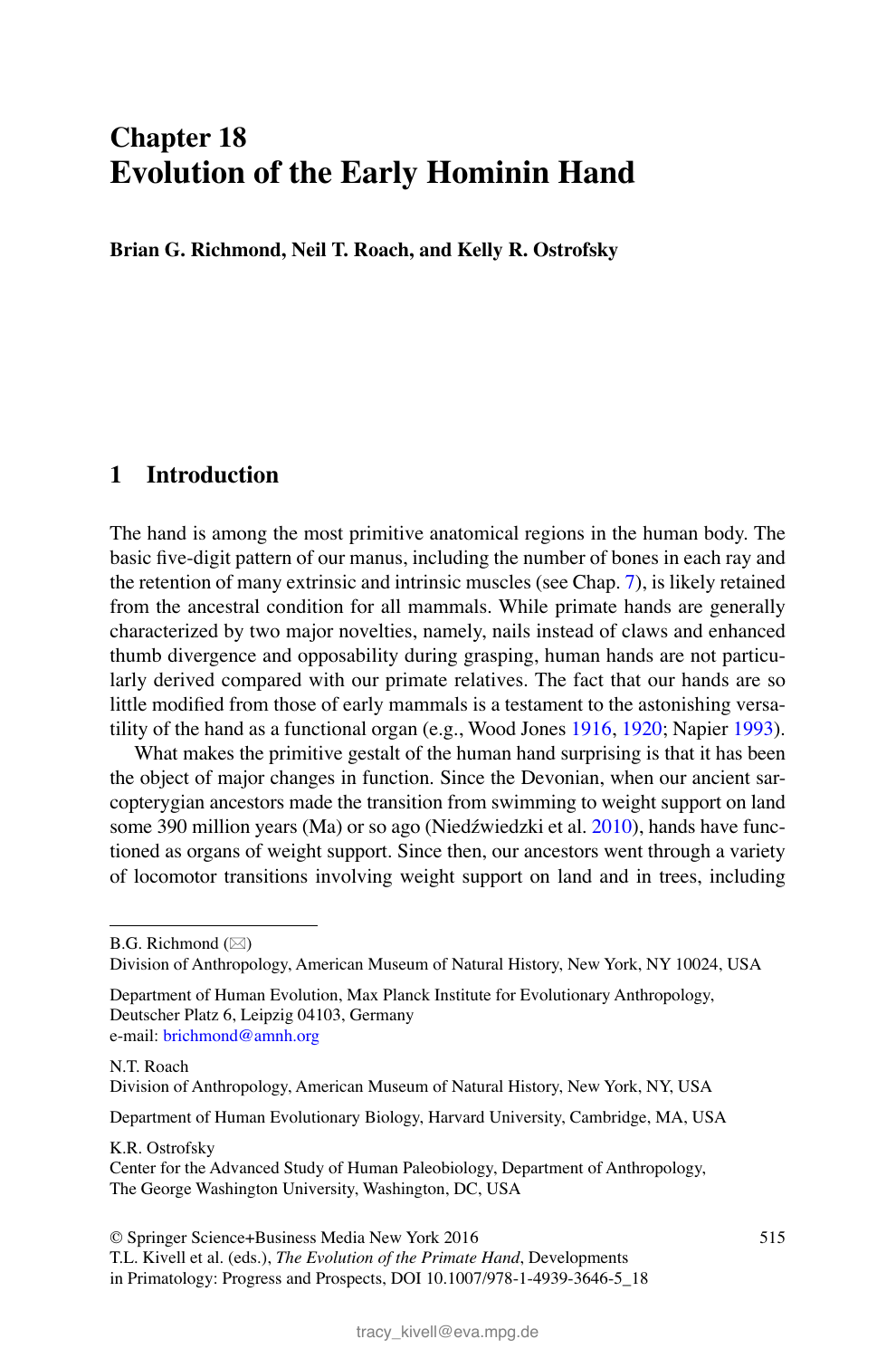using hands in arboreal settings in a variety of ways (Chaps. [14,](http://dx.doi.org/10.1007/978-1-4939-3646-5_14) [16,](http://dx.doi.org/10.1007/978-1-4939-3646-5_16) and [17\)](http://dx.doi.org/10.1007/978-1-4939-3646-5_17). However, after the earliest hominins split from our last common ancestor with bonobos and chimpanzees, two fundamental changes in function occurred. First, bipedality and reduced arboreality removed the need for weight support through the forelimb during locomotion. Second, intensification of hand function in manipulation, tool use, and tool making in hominins required more precise and powerful fine motor actions. These functional changes did not necessarily take place at the same time or in the same context. Indeed, the timing and context of these two major changes in function are the subject of active debate and fertile ground for new research.

 This chapter explores the evolution of early hominin hand anatomy, from the *Pan-Homo* last common ancestor (LCA) through *Homo erectus* , in the context of these two major changes in function. For clarity, we treat early hominins here as three discrete groups: basal hominins, australopiths, and early *Homo* . The term "basal hominins" is used to describe *Sahelanthropus* , *Orrorin* , and *Ardipithecus* (Fig. 18.1 ), with the caveat that the systematics of some of these taxa are uncertain due to the limited anatomical evidence. "Australopith" is used to describe species in Australopithecus and *Paranthropus*, and "early *Homo*" refers to members of the genus *Homo* that are more primitive than, and sister taxa to, *H. erectus* (Fig. 18.1 ).

Here we explore the functional significance and evolutionary history of seven anatomical features in the early hominin hand. These are thumb/finger proportions, thumb robusticity, thumb musculature, distal tuberosities (apical tufts), carpal architecture, wrist mobility, and finger curvature. Three of these are features of the thumb that appear at different times and contexts, highlighting the perceived importance of thumb function in human evolution (Napier 1956, 1962; Marzke 1997; Susman 1998). We attempt to bring together this evidence to summarize the current picture of how hand function and anatomy changed over the course of early human evolution, concluding with a discussion of fruitful areas of future research.

#### **2 Anatomy: Function and Evidence from the Fossil Record**

#### *2.1 Thumb/Finger Proportions*

Hand proportions arguably influence manipulative skills more than any other anatomical characteristic. In particular, a relatively long thumb that more closely approximates finger length allows the thumb to more effectively oppose the fingers. Too much difference between thumb and finger lengths limit pad-to-pad contact in

**Fig. 18.1 (**continued**)** share numerous derived characteristics related to bipedalism, as well as hand morphology that includes short fingers relative to some basal hominins. (3) *Homo* is a clade and grade of hominins that share derived human characteristics such as enlarged brain size and aspects of mandible shape. As a clade, *Homo* shows no evidence to date of sharing derived hand anatomy relative to earlier hominins because the hands of earliest *Homo* resemble those of australopiths. Derived hand anatomy only appears later in the *Homo* clade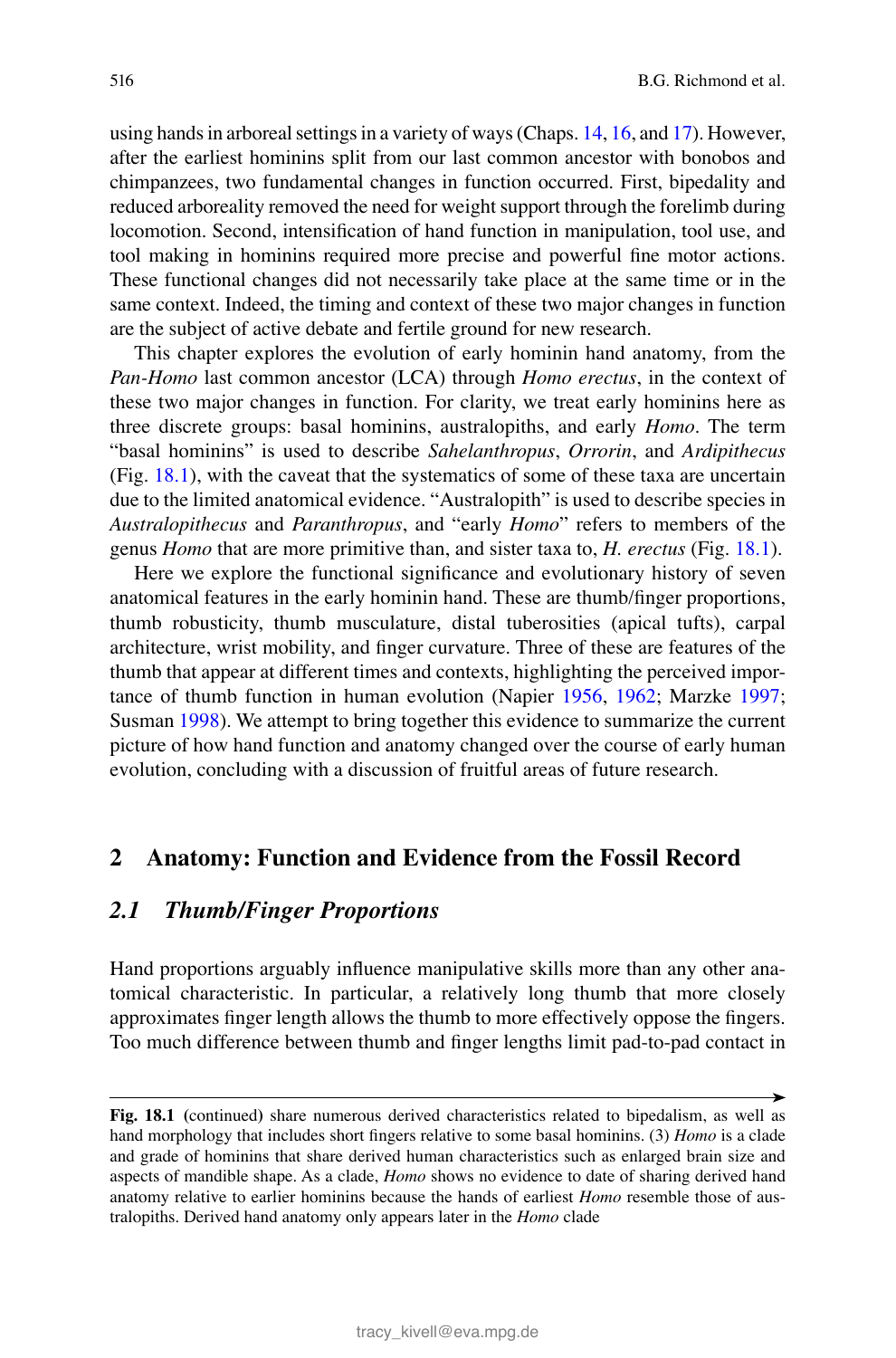

# Common ancestor of hominins and Pan

 **Fig. 18.1** Hominin phylogram. Hominins are organized into three groups or "grades." (1) "Basal hominins" refer the to most primitive known hominins such as *Ardipithecus ramidus* and probable hominins that are poorly known to date; basal hominins share anatomy related to orthograde posture and derived dental morphology, but it is unclear what aspects of hand anatomy are derived. (2) "Australopiths" refer to gracile ( *Australopithecus* ) and robust ( *Paranthropus* ) australopiths that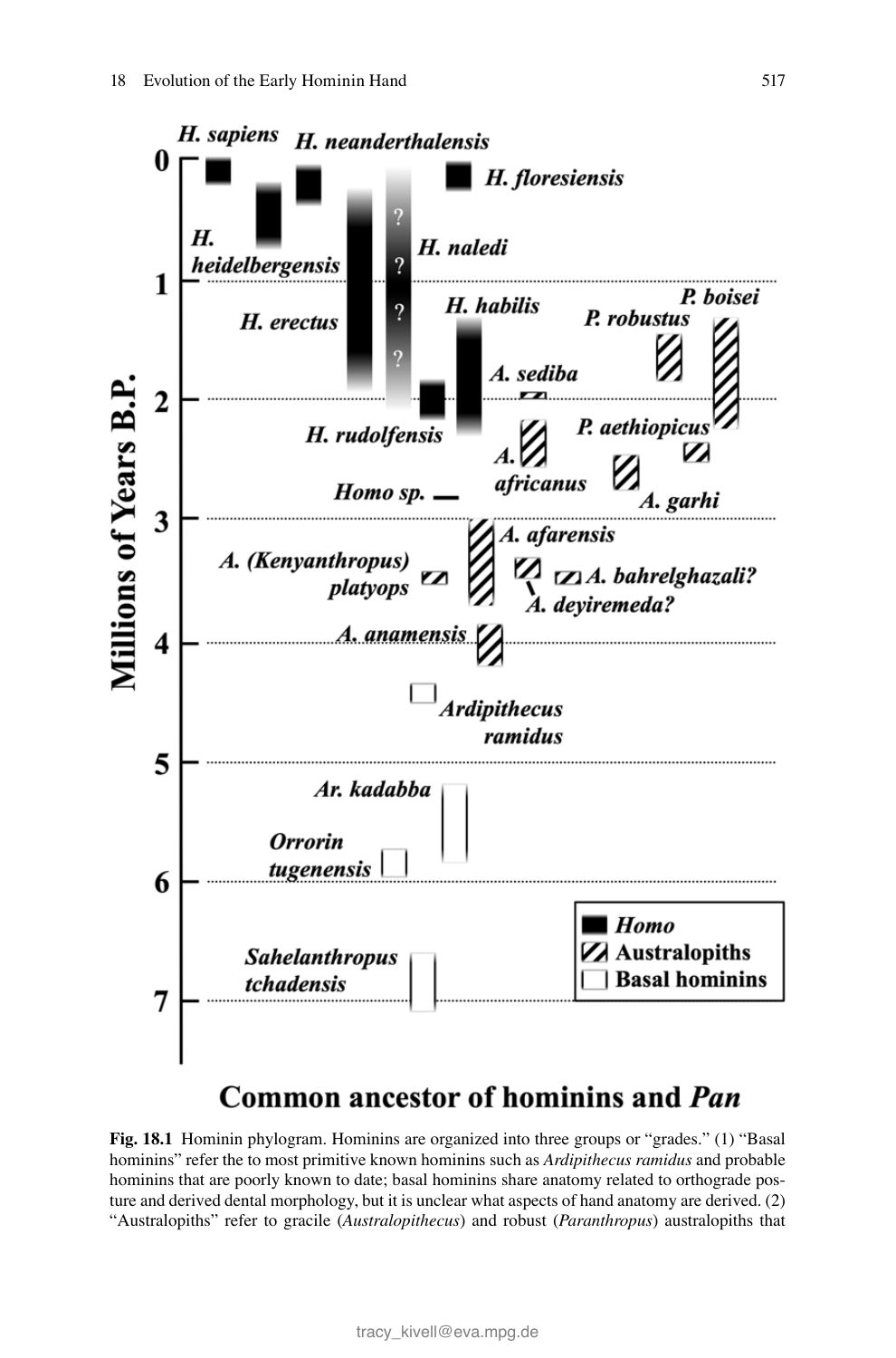thumb opposition (Marzke and Wullstein 1996; Chap. [12](http://dx.doi.org/10.1007/978-1-4939-3646-5_12)). These proportions are so critical that Napier and Napier  $(1967)$  define an "opposability index" as the ratio between thumb and index finger lengths. Definitions of opposability vary widely, but typically refer to Napier's ( 1956 ) description of the ability to rotate the thumb into pad-to-pad contact with other digits or Napier's ( 1961 ) description of the position of the thumb via movements of abduction, flexion, and medial rotation of the first metacarpal (Mc1) at the first carpometacarpal (CM1) joint (see Chap. [2](http://dx.doi.org/10.1007/978-1-4939-3646-5_2)).

 Gelada baboons have notable manual dexterity including the ability to use padto-pad precision grips during foraging in the wild  $(Jolly 1970; Rose 1977)$ . It is thought that their high thumb/finger length proportions, while so useful for precision grips, are largely made possible by the evolution of short fingers for terrestrial locomotion. However, some anatomical features, such as short index fingers and hyper-extendable distal interphalangeal joints that facilitate pad-to-pad grip (Etter 1973; Marzke 1997), may enhance their precision grip capabilities.



 **Fig. 18.2** Hand skeletons of extant hominoids and early hominins, illustrating variation in hand proportions. Extant hominoid hands ( *bottom left*), all adult, include female *Pongo pygmaeus* , male *Gorilla gorilla gorilla*, female *Pan troglodytes*, and female *Homo sapiens*. Fossil hominin hands, clockwise from *top left* , attributed to *Ardipithecus ramidus* [ARA-VP-6/500 composite of right and left elements, unreversed; photo  $\heartsuit$  and courtesy of T. White (2009)], *Australopithecus afarensis* (A.L. 333 site composite of left and right elements, unreversed; adapted from photos courtesy of T. Kivell), *Australopithecus africanus* (Sterkfontein composite of left and right elements, unreversed), *Australopithecus sediba* (photo © and courtesy of T. Kivell), *Homo habilis* (OH 7, adapted from photos courtesy of T. Kivell), and *Homo naledi* (photo © and courtesy of P. Schmid). All images approximately to scale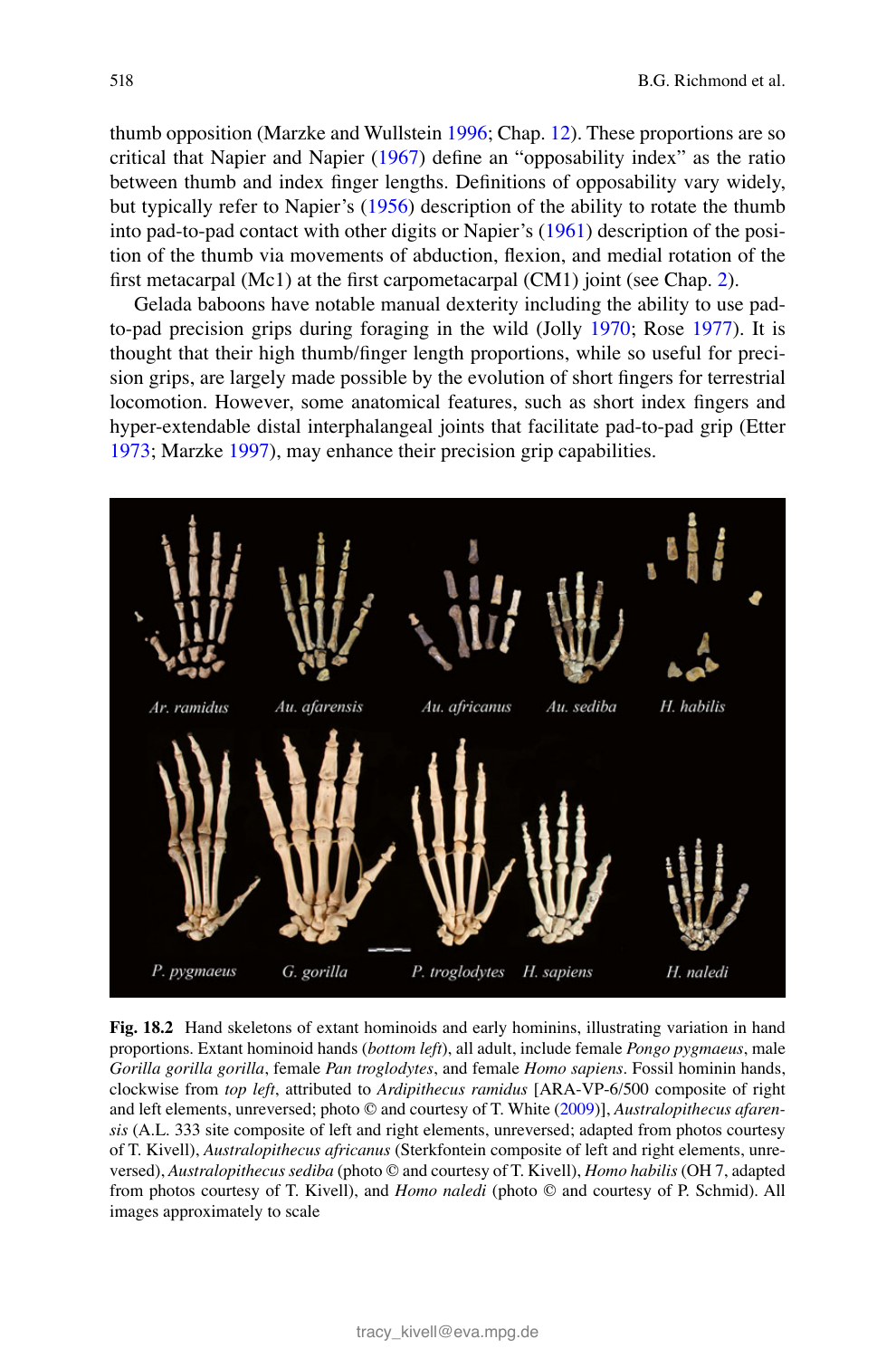The fingers of some apes, such as chimpanzees and orangutans (Fig. 18.2), are so long that when flexed they tend to contact the tip of the thumb rather than its pad. When handling small objects, chimpanzees tend to hold objects in the manner humans typically grip a key, namely, a "two-jaw pad-to-side" grip with the thumb flexed against the side of the index finger (Christel 1993; Marzke and Wullstein 1996; Marzke 1997; see Chap. [12\)](http://dx.doi.org/10.1007/978-1-4939-3646-5_12).

 In contrast to apes, humans excel in their ability to use pad-to-pad precision grips (e.g., Napier 1956 ). Marzke ( 1997 ) argues that what makes human dexterity unique is the ability to firmly pinch objects, and precisely handle objects, with one hand. Humans have long thumbs relative to their fingers, proportions that are critical to these capabilities (Napier and Napier 1967; see Figs. 18.2 and 18.3).

Evidence of the evolution of hominin thumb/finger proportions is incomplete because associated hand skeletons are rare in the fossil record. *Ardipithecus ramidus* is the earliest hominin taxon with good evidence of hand proportions and the sole data point for such proportions in the basal hominins (Fig. 18.1 ). The partial



**Fig. 18.3** Thumb/finger length proportions in hominoids and fossil hominins. Relative to the fourth metacarpal (Mc4) length, the first metacarpal (Mc1) length is intermediate in gorillas and much longer in modern humans. The australopiths approximate modern humans in relative Mc1 length, whereas *Ardipithecus ramidus* has thumb proportions more similar to gorillas. The long ulnar metacarpals in *Pan* and *Pongo* contribute to their very low relative Mc1 lengths. ARA-VP-6/500 represents *Ar. ramidus* (Lovejoy et al. 2009a ), MH2 represents *Australopithecus sediba* (Kivell et al. 2011 ), and *Australopithecus afarensis* and *Au. africanus* are represented by composites (indicated by *parentheses* ) of isolated hand elements from A.L. 333 and Sterkfontein, respectively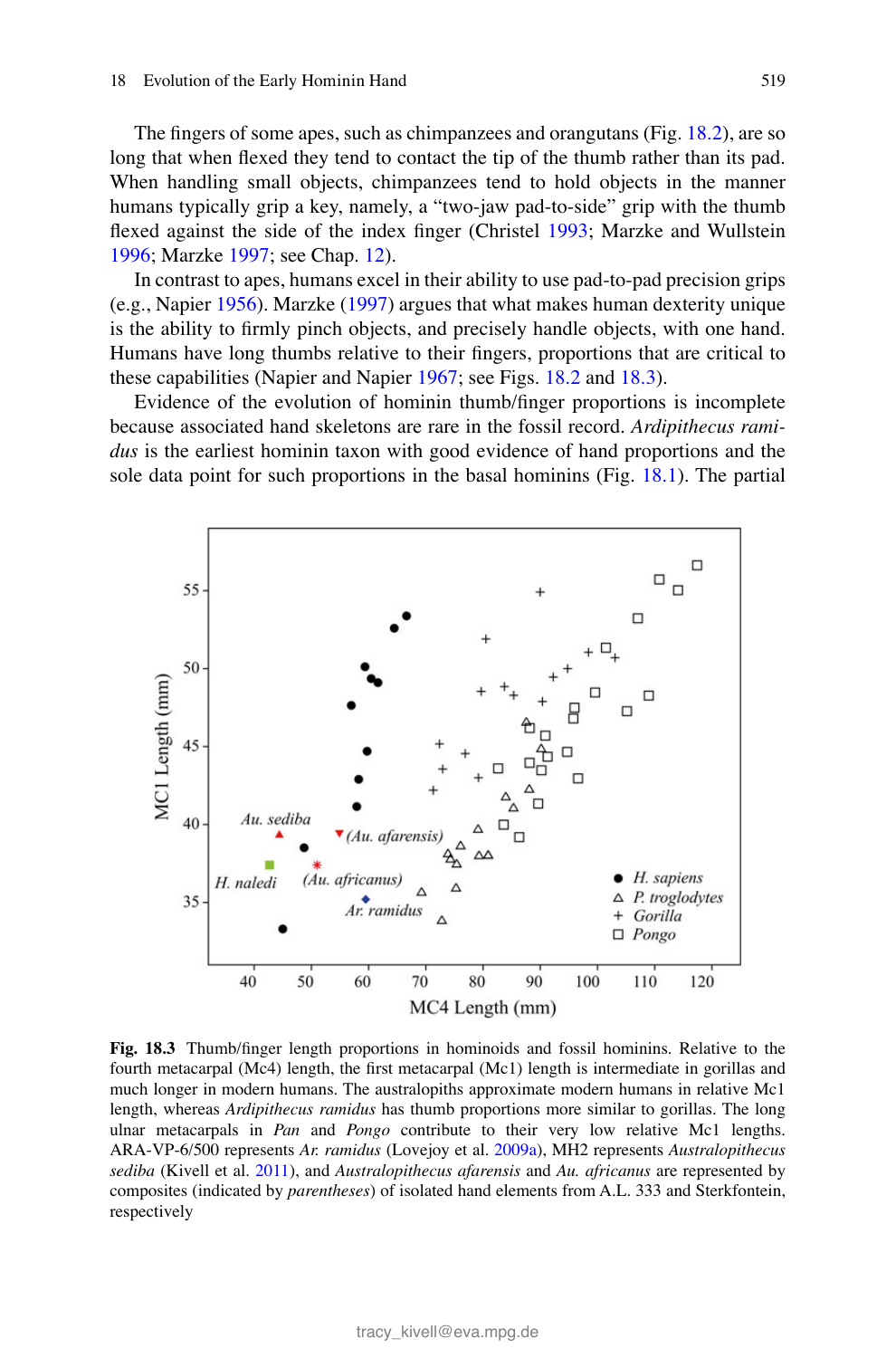skeleton ARA-VP-6/500 has a short thumb. Relative to fifth metacarpal  $(Mc5)$ length, the Mc1 length in ARA-VP-6/500 is much shorter than in humans and appears to be slightly longer than those of great apes (Lovejoy et al.  $2009a$ ). Similarly, relative to its fourth metacarpal (Mc4) length, ARA-VP-6/500 has a short Mc1 compared with those of modern humans and several hominin species (Almécija et al. 2015; Fig. 18.3). The intermediate position of ARA-VP-6/500 between apes and later hominins appears to reflect both a short Mc1 and the lack of elongated ulnar  $(2-5)$  metacarpals seen in chimpanzees and orangutans (Drapeau et al. 2005; Almécija et al. 2015). When compared with a composite measure of "hand size," Mc1 length in *Ar. ramidus* is apelike and shorter than those of australopiths and modern humans (Kivell et al. 2011).

 The non-pollical phalanges of ARA-VP-6/500 are longer than those of *Gorilla* and shorter than those of *Pan* relative to estimated body size (Lovejoy et al. 2009a). However, when taking into account confidence intervals on estimated body mass (Lovejoy et al. 2009b; Grabowski et al. 2015), relative finger length in *Ar. ramidus* could be equivalent to *Pan* or *Gorilla* . Thus, *Ar. ramidus* appears to have a thumb that is great ape-like in length and, relative to modern human hands, long non- pollical phalanges. While some of this anatomy has been interpreted as revealing the condition of the *Pan-Homo* LCA (Lovejoy et al. 2009b), *Ar. ramidus* occurs millions of years after the likely LCA divergence. Considering evolutionary changes that occur in other hominins over similar spans of time, such as those between *Australopithecus* and *H. erectus* or *H. erectus* and modern humans, it is premature to interpret *Ar. ramidus* as representing the anatomy of the LCA. It is impossible to know the primitive condition without evidence of the earliest basal hominins and the LCA. The metacarpal proportions and somewhat long phalanges suggest that precision grip capabilities in *Ar. ramidus* would more closely resemble those of modern African apes rather than modern humans.

Relative thumb lengths more similar to those of modern humans are first seen in australopiths (Figs. 18.2 and 18.3 ), consistent with hypotheses that members of this genus were adapted for greater manual dexterity (e.g., Marzke 1997 ; Panger et al. 2002 ; Alba et al. 2003 ). Although no associated hand skeletons of *Australopithecus afarensis* or *Australopithecus africanus* have yet been reported, the large fossil assemblages from Hadar, Ethiopia, and Sterkfontein cave, South Africa, are informative. Using resampling procedures, it is possible to examine the distribution of hand proportions that could produce the fossil assemblage. The results of these analyses show that *Au. afarensis* had a relatively long thumb compared with *Pan* (Alba et al. 2003; Rolian and Gordon 2013). Thumb length relative to other digits appears to be intermediate between modern humans and gorillas (Rolian and Gordon 2014) or essentially the same as in modern humans (Almécija and Alba 2014 ), depending on whether many of the A.L. 333 hand bones represent one individual and the ray identity of phalanges can be reliably determined based on morphology. This evidence suggests that *Au. afarensis* would have been capable of pad-to-pad precision grips, although likely with less proficiency and force than those of modern humans due to relatively limited thumb mobility and robusticity (Almécija and Alba 2014; Rolian and Gordon 2014; see below).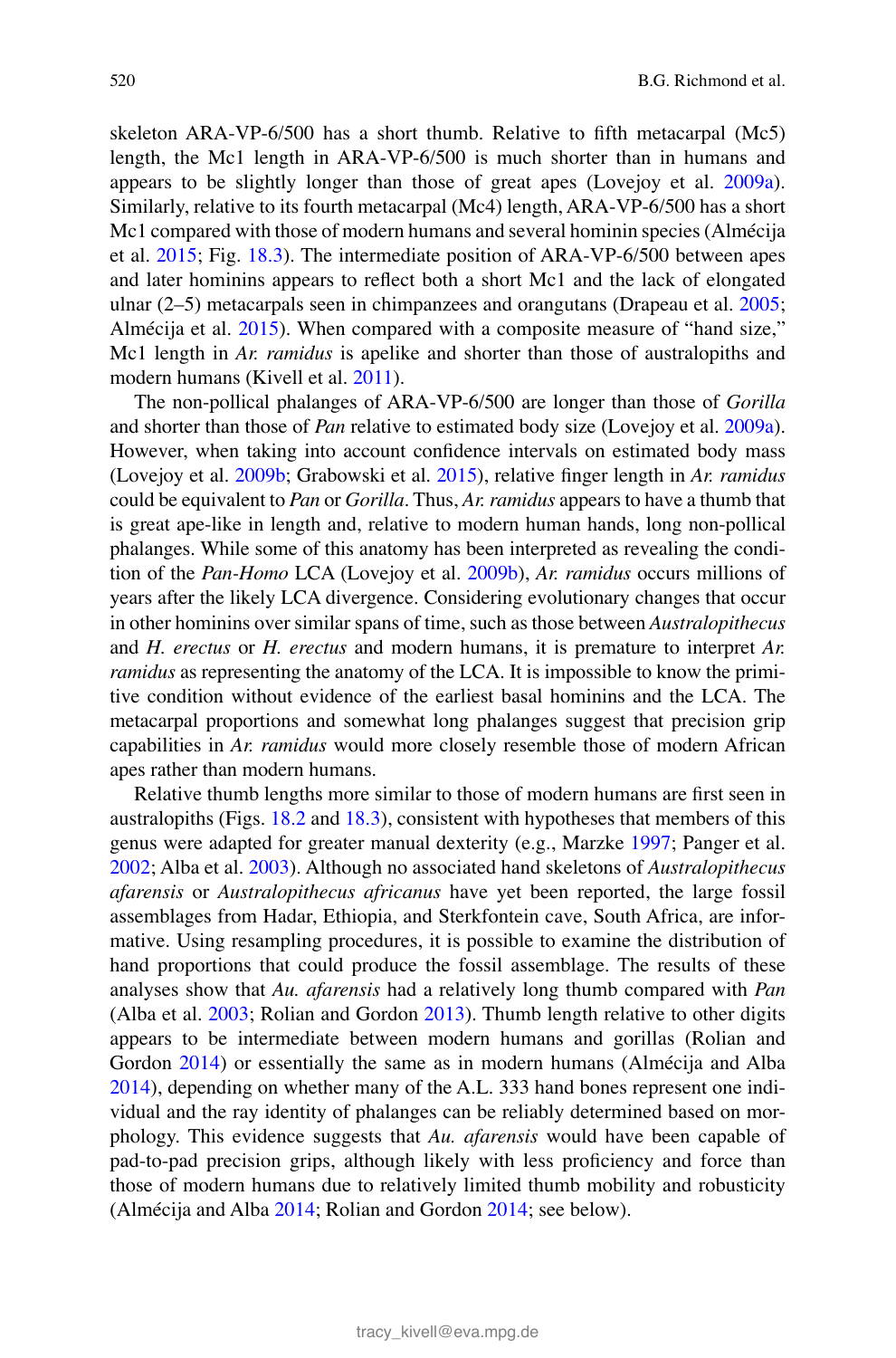Later *Australopithecus* species show evidence of humanlike thumb length proportions. No associated hand is yet known for *Au. africanus* , unless StW 573 ("Little Foot") represents this taxon (Clarke 1999). However, resampling analyses of isolated bones suggest that the length of the Mc1 relative to that of the third metacarpal (Mc3) in *Au. africanus* was similar to that of modern humans, albeit with a more gracile thumb (Green and Gordon 2008). The unusually well-preserved, associated hand skeleton (MH2) of *Australopithecus sediba* shows that the hand proportions were autapomorphic, with longer thumbs than seen in any other higher primate (Jouffroy et al.  $1993$ ; Kivell et al. 2011). The great thumb length is due primarily to an elongated Mc1 in a hand that otherwise had digit length proportions similar to those of modern humans (Kivell et al. 2011).

Currently, insufficient evidence is available to know the thumb/finger length proportions in *Paranthropus* .

 Relative thumb length in early *Homo* is poorly understood owing to a sparse fossil record. For example, OH 7 does not preserve enough elements to estimate hand proportions for *Homo habilis* (Napier 1962 ). The only primitive member of the genus *Homo* that preserves sufficient evidence is *Homo naledi*, recently discovered in South Africa (Kivell et al. 2015 ). It has a long thumb, at the upper end of the modern human range and longer (relative to third ray length) than any other known extinct hominin except for MH<sub>2</sub> (*Au. sediba*).

 Taken together, the evidence to date shows that, relative to *Ar. ramidus* , *Australopithecus* is characterized by relatively shorter fingers and longer thumbs. This suggests that as *Australopithecus* shifted to more open habitats and derived bipedal locomotion, the importance of arboreal locomotion decreased and that of manual dexterity increased. Furthermore, variation in relative thumb length among *Australopithecus* species tentatively suggests that there may be differences among them in the biomechanics of manipulation.

## *2.2 Thumb Robusticity*

 Greater robusticity is functionally related to bone strength and the capacity to withstand external loads (e.g., Ruff et al. 2006). Modern humans have expanded thumb musculature (see below and Chap. [7\)](http://dx.doi.org/10.1007/978-1-4939-3646-5_7) that generates strong applied loading forces. Moreover, muscle recruitment creates joint reaction forces that are several times higher than the external applied force. For example, a pinch grip generates forces at the metacarpophalangeal joint that are about five to six times higher than the external force at the thumb tip, and the transarticular forces on the saddle joint (CM1) are about 12 times higher (Cooney and Chao 1977 ). Stress at these thumb joints can be reduced by lowering muscle force or increasing joint surface area (as stress = force/ area). In modern humans, the joints of the thumb are significantly larger than those of apes (Fig. 18.4), particularly when compared with the joint sizes of non-pollical digits. Thus, modern humans have robust thumbs thought to be an adaptation to generating and resisting high forces relative to forces experienced by other regions of the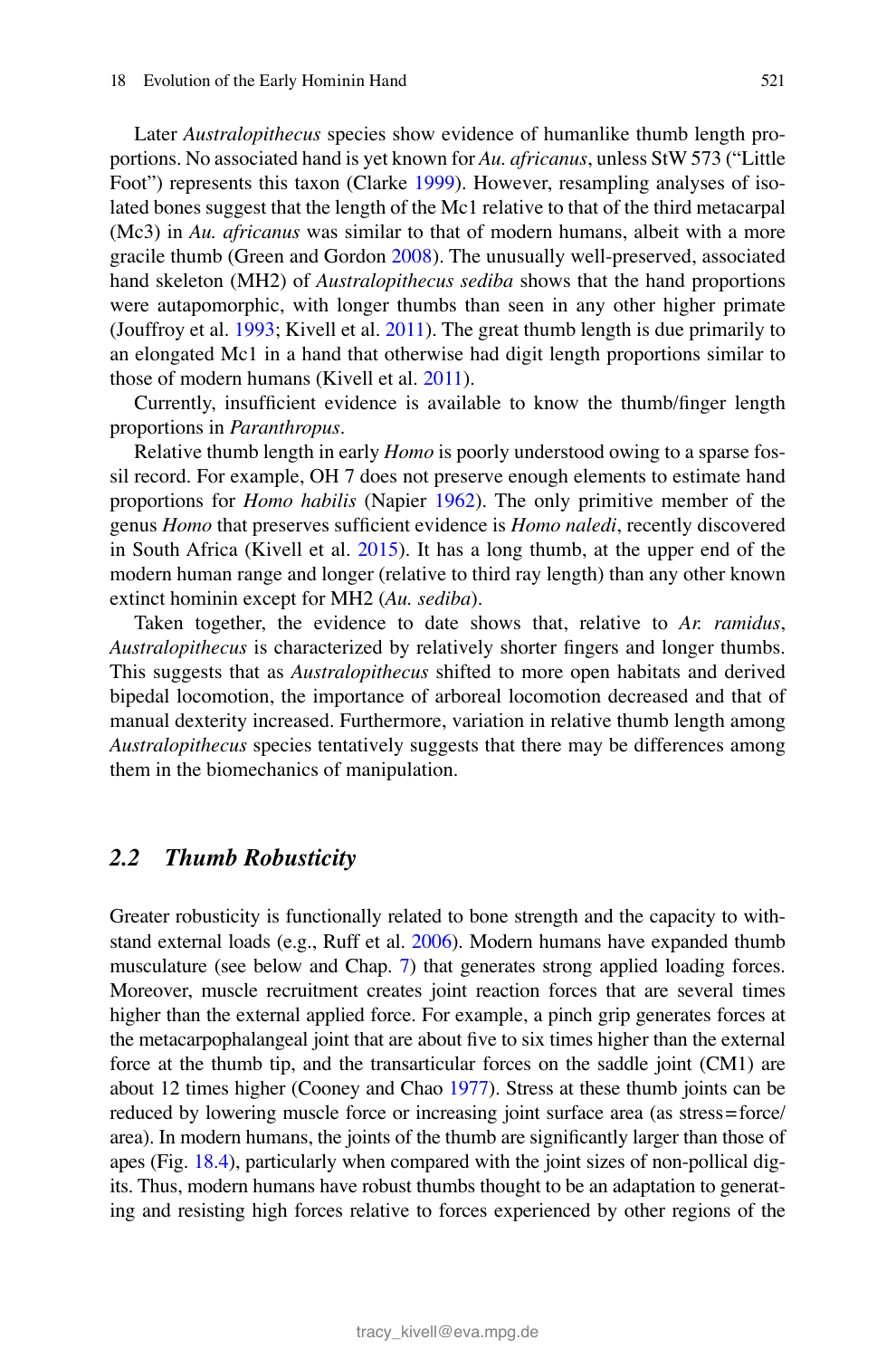hand (Susman 1994; Williams et al. 2012). Alternatively, it is possible that greater pollical robusticity may also reflect integration with a hallux that is evolving to withstand greater forces from bipedalism (Rolian et al. 2010 ); in this scenario, the increased robusticity of the thumb has nonetheless the functional consequence of providing enlarged attachment areas for musculature and enhanced resistance to joint stresses.

 Twenty years ago, the picture of how thumb robusticity evolved appeared to be relatively simple: australopiths (represented only by A.L. 333w-39, attributed to *Au. afarensis* ) resembled apes in having a small Mc1 head breadth relative to length, whereas fossils attributed to *Paranthropus* and *Homo* (at Swartkrans) appeared more humanlike (Susman 1988a, 1994).

 Since then, discoveries of numerous isolated and associated hand fossils now show that the evolution of thumb robusticity and morphology might be more complex. Although Mc1s are gracile in all *Australopithecus* taxa ( *Au. afarensis* , *Au. africanus*, and *Au. sediba*) for which this bone is known (Bush et al. 1982; Green



Fig. 18.4 Thumb robusticity in hominoids and fossil hominins. Relative to first metacarpal (Mc1) length, Mc1 head breadth is wider in modern humans and gorillas, although all metacarpals are more robust in the latter. *Australopithecus afarensis* (A.L. 333-39; *red inverted triangle* ) and *Australopithecus sediba* (UW 88-119; *red triangle* ) have gracile Mc1 heads; *Ardipithecus ramidus* (ARA-VP-6/500-015; *blue diamond* ) and *Australopithecus africanus* (StW 418; *red asterisk* ) are somewhat intermediate; and *Homo erectus* (KNM-WT 15000BU; *blue square* ), SKX 5020 (head breadth estimated due to preservation; *orange square* ) and SK 84 (both attributed to either *Paranthropus robustus* or early *Homo*; *orange diamond*) have wide Mc1 heads similar to modern humans. *H. naledi* (UW 101-007, UW 101-270, UW 101-1282, UW 101-1321) shows variability, overlapping with the distributions of modern humans and chimpanzees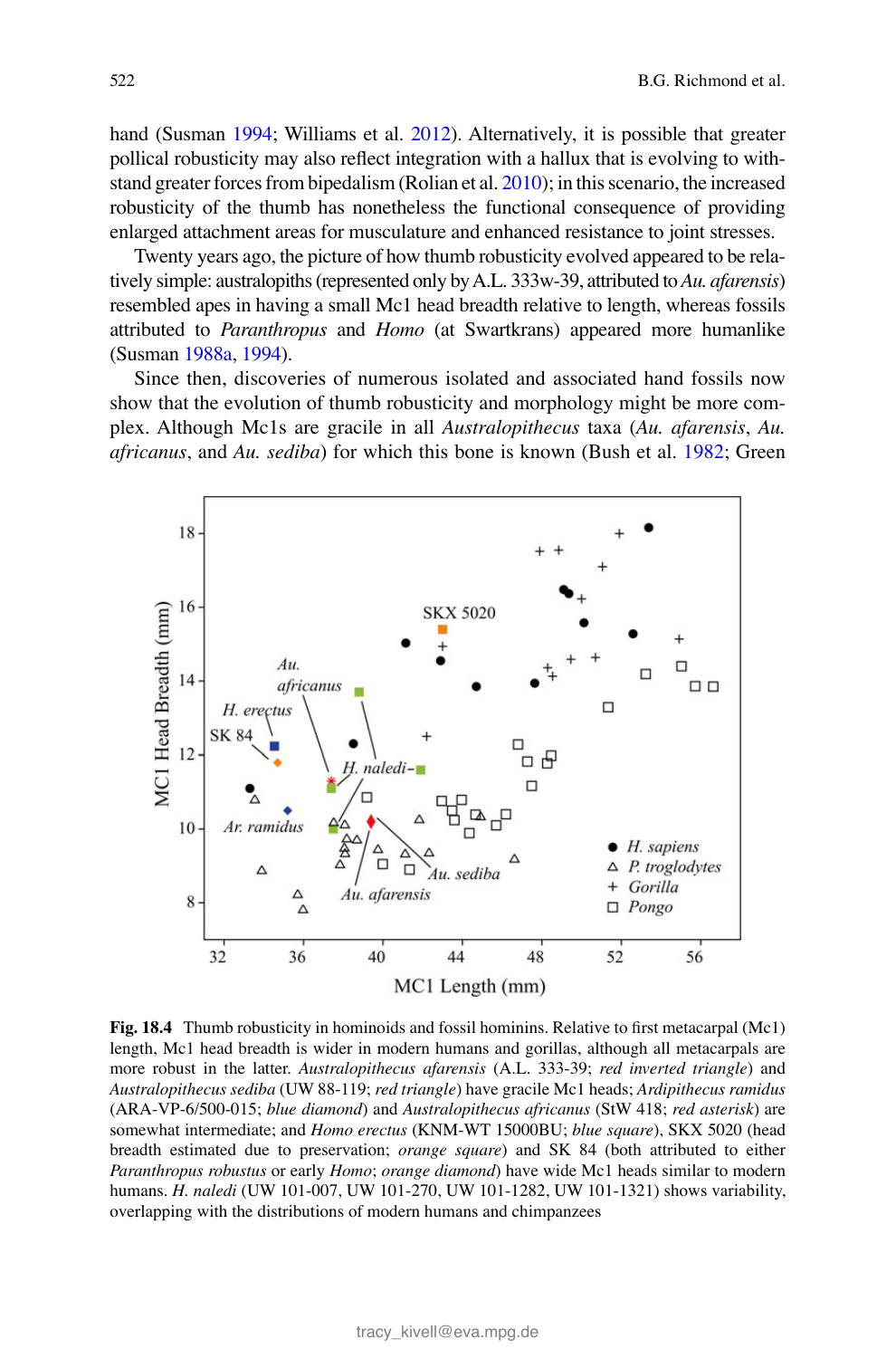and Gordon 2008; Kivell et al. 2011), *Ar. ramidus* has Mc1 head breadth/length proportions that appear to be slightly greater than in some australopiths (Fig. 18.4 ). However, *Ar. ramidus* also has a relatively short Mc1, so it would be informative to compare Mc1 head breadth against other variables to assess its relative size. If humanlike Mc1 joints represent the primitive condition for *Australopithecus* (Lovejoy et al.  $2009a$ ), then thumb robusticity decreased during the evolution of australopiths, such as *Au. afarensis* . More research is needed to understand this transition and its implications for early hominin hand evolution.

 All known fossils potentially attributable to *Homo* have robust thumbs, with relatively broad Mc1 heads and broad shafts, typically with well-developed opponens pollicis insertions (note that no Mc1 of *H. habilis* is known). The oldest of these are two Swartkrans fossils, SK 84 and SKX 5020 (Fig. 18.4 ), at roughly 2 Ma. There is some debate about the taxonomic attribution of these fossils (Susman 1988a; Trinkaus and Long 1990). Comparative evidence (e.g., from Mc1s of the early *H. erectus* KNM-WT15000 skeleton and MH2; Richmond et al. 2009; Kivell et al. 2011 ) now suggests that SKX 5020 likely represents *Homo* and SK 84 might represent *Paranthropus robustus* , rather than the reverse (Susman 1988a , 1994 ). However, this does not diminish Susman's ( 1994 : 1570) conclusion that *P. robustus* had hand anatomy capable of "advanced precision grasping" for making and using tools. It is notable that humanlike thumb robusticity evolved well after the first appearance of making and using stone tools (McPherron et al. 2010; Harmand et al. 2015).

 The well-preserved *H. naledi* fossils have unique Mc1 morphology, represented by six individuals, with unusually small proximal bases and saddle joints for the trapezium, combined with humanlike broad Mc1 heads and shafts with pronounced attachments for the opponens pollicis and dorsal interossei (Kivell et al. 2015 ). Thus, *H. naledi* appears to have most of the derived anatomy for forceful precision pinch grips, but would not have been capable of withstanding as much force compared with the thumbs of later *Homo* .

### *2.3 Thumb Musculature*

 Modern humans have elaborate thumb musculature. Humans do not have unique muscles, as every major muscle attached to the human thumb can be found in other primate taxa. However, more muscles attach to the thumb in humans than in almost all other primates (Diogo et al. 2012 ; see also Chap. [7\)](http://dx.doi.org/10.1007/978-1-4939-3646-5_7), and thumb muscles constitute a much larger proportion of total hand muscle mass in humans compared with other hominoids (Tuttle 1969).

 Humans have two major extrinsic thumb muscles that are normally absent in the great apes: the flexor pollicis longus and extensor pollicis brevis (e.g., Diogo et al.  $2012$ and references therein). These two muscles are present in hylobatids, raising questions about whether these muscles were independently lost in three great ape lineages, were lost at the Hominidae node (great ape and human clade) and re-evolved in hominins, or were independently gained in hylobatids and hominins, perhaps associated with their relatively long thumbs (Chap. [7\)](http://dx.doi.org/10.1007/978-1-4939-3646-5_7). Humans and African apes also share a third, intrinsic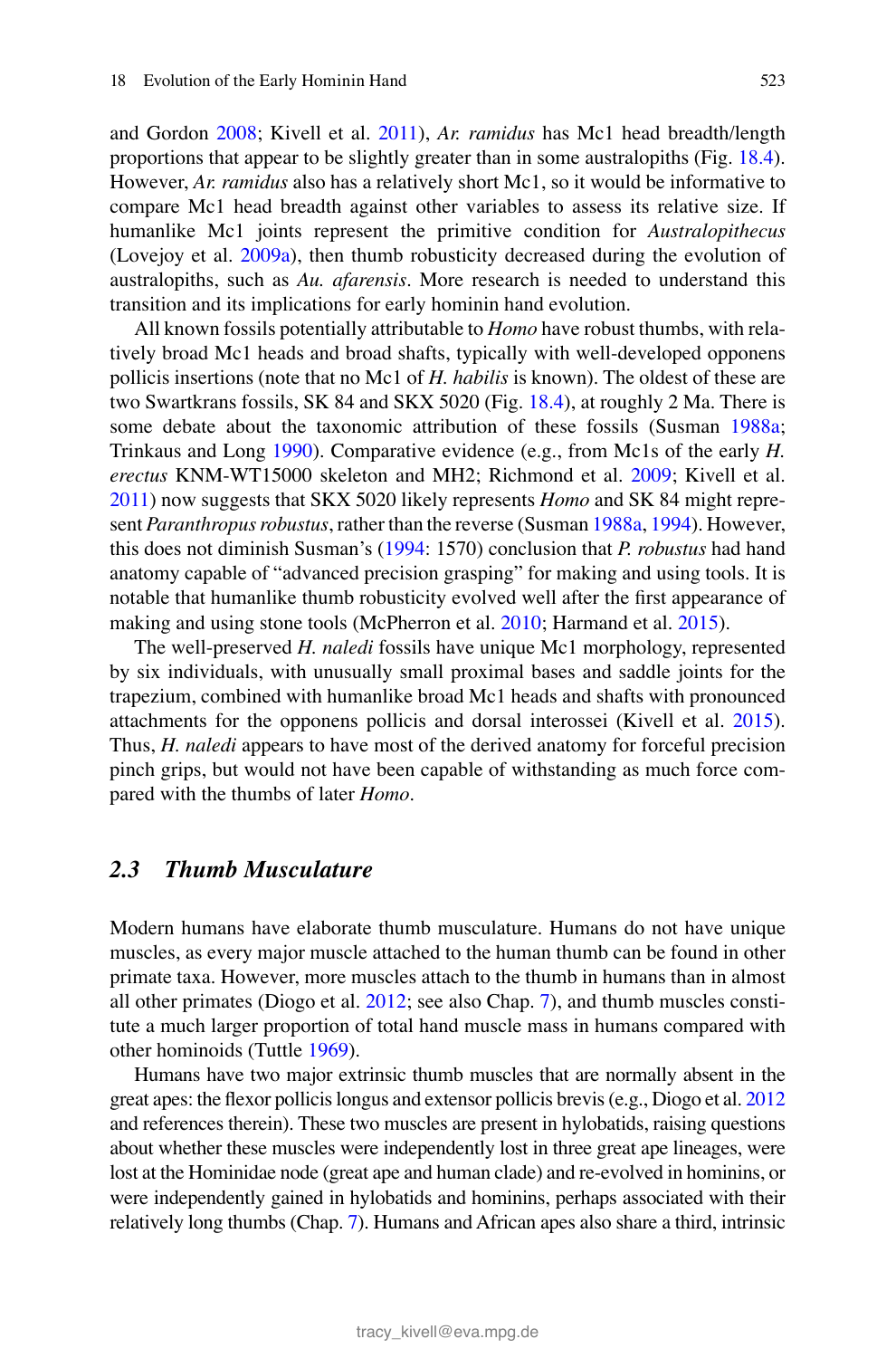thumb muscle almost never observed in other primates, a structure sometimes called the first volar interosseous muscle of Henle (Susman 1994; Susman et al. 1999), more accurately named the accessory adductor pollicis muscle (Diogo et al. 2012 ).

The most important muscle for force production during thumb flexion is the flexor pollicis longus (FPL). In most nonhuman primates, this muscle (when present) is not fully separated from the flexor digitorum profundus (FDP) muscles attaching to the other digits, meaning that the thumb would flex during forceful flexion of the fingers. In humans [and hylobatids (Diogo et al.  $2012$ )], it is more fully separated from other muscles, so that the thumb can be forcefully flexed independently from the other digits and vice-versa. This capability confers obvious advantages during manipulation. However, to date, there is no way to detect the relative independence of the FPL from skeletal evidence alone. Because of this, a visible insertion site on the thumb's distal phalanx merely provides evidence of the attachment of the long tendon of an extrinsic flexor muscle, but cannot distinguish whether it is independent (FPL) or not (i.e., belly connected to the rest of FDP). It is interesting to note that even in humans, about 31 % of individuals lack a completely independent FPL (Lindburg and Comstock 1979).

Because great apes generally lack an extrinsic thumb flexor muscle, parsimony suggests that the LCA lacked it as well (Tocheri et al. 2008). However, the insertion site is present in most, if not all, fossil hominins to date (Fig. 18.5 ), including the distal phalanges (DP1s) attributed to *Orrorin* (Gommery and Senut 2006; Almécija et al. 2010), *Ar. ramidus* (Lovejoy et al. 2009a), *Au. afarensis* (Ward et al. 2012 ), *Au. africanus* (Ricklan 1987 ), *Au. sediba* (Kivell et al. 2011), *P. robustus* or early *Homo* at Swartkrans (Susman 1988b), *H. naledi* (Kivell et al. 2015), and *H. habilis* (Napier 1962). Thus, an extrinsic thumb flexor muscle is present very early in the hominin lineage, if not in the LCA, but there is no evidence regarding when the FPL became independent from the FDP muscle to the other digits.

The morphology of the FPL attachment in humans (Fig.  $18.5$ ) is distinctive in ways that may influence its function. For example, the FPL tendon inserts in a gableshaped pattern with a consistently longer radial side. Shrewsbury et al. (2003) argue that this contributes to opposition against the fingers, together with an asymmetric interphalangeal joint that slightly pronates the distal phalanx during flexion. The distal phalanx BAR 1901'01 displays these characteristics and appears remarkably humanlike (Almécija et al. 2010 ). If it is correctly attributed to *Orrorin* , this suggests that a humanlike FPL attachment was present at or near the base of the hominin lineage. Australopiths (post *Au. afarensis* ) and early *Homo* DP1s tend to have much larger palmar fossae and more distal FPL attachments (e.g., Kivell et al. 2011), although the specific morphology of the FPL attachment and overall morphology of the DP1 (see below) are quite variable across australopiths and early *Homo* .

 Fossil Mc1s attributed to *Homo* often bear a prominent opponens pollicis muscle attachment site, developing into an opponens "flange" in later archaic *Homo* (Chap. [19\)](http://dx.doi.org/10.1007/978-1-4939-3646-5_19). While it may seem logical to interpret the prominent attachment as indicating a large and/or intensively used opponens pollicis muscle, efforts to examine the relationships between muscle size, activity, and insertion sites have found no association (Zumwalt  $2006$ ; Rabey et al.  $2015$ ), including those specifically examining hand muscle size and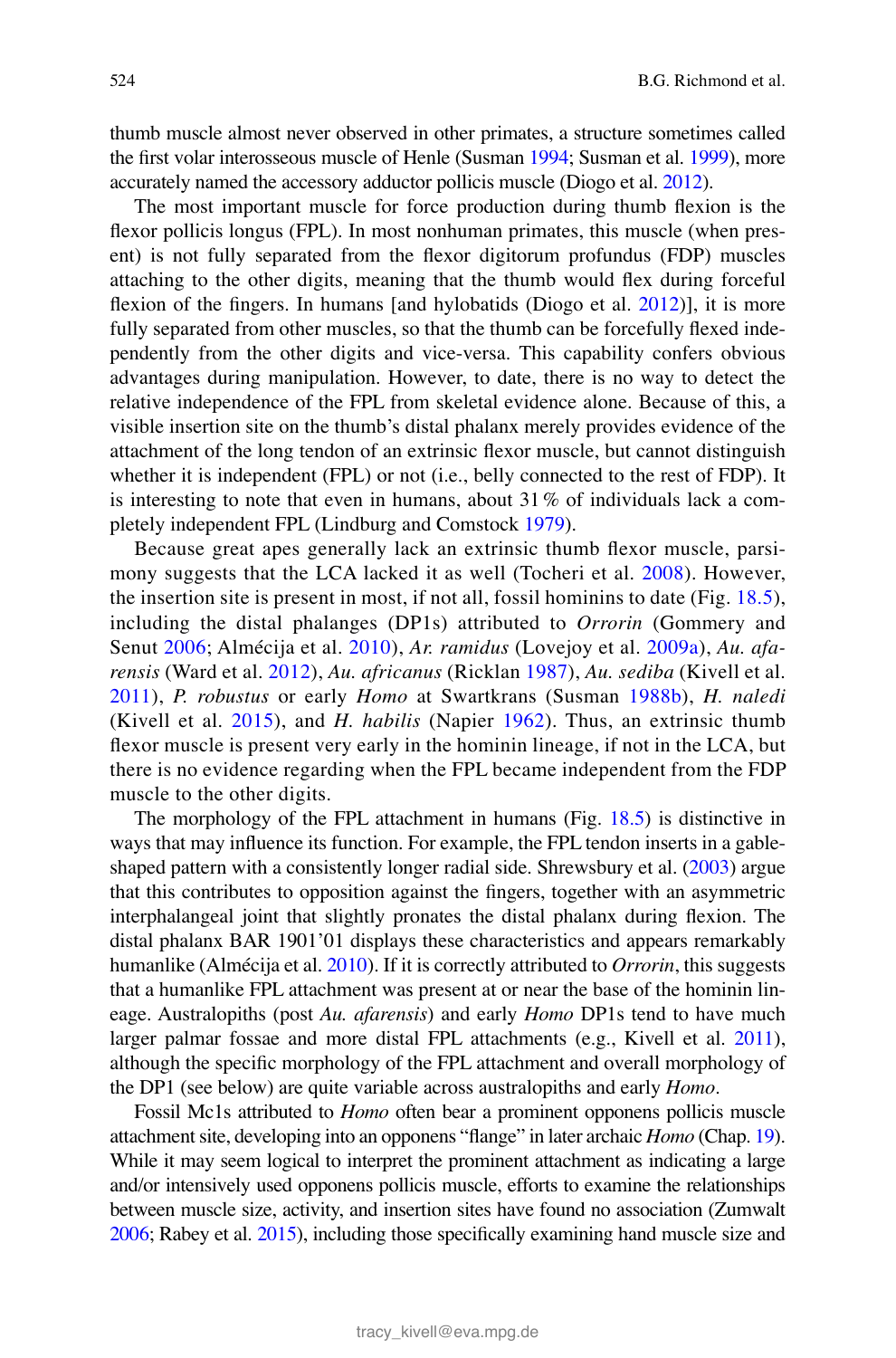

**Fig. 18.5** Images of pollical (DP1) (*left*) and non-pollical (*right*) distal phalanges of humans, apes, and fossil hominins. Fossil phalanges attributed to *Orrorin tugenensis* (DP1 only, BAR 1901'01; adapted from Gommery and Senut 2006 ), *Ardipithecus ramidus* (ARA-VP-6/500-049, ARA-VP-6/500-050; adapted from Lovejoy et al.  $2009a$ ; photo  $\odot$  and courtesy of T. White [ 2009 ]), *Australopithecus afarensis* (A.L. 333-159, A.L. 333w-50), *Australopithecus africanus* (DP1 only, StW 294), *Australopithecus sediba* (DP1 only, UW 88-124, adapted from Kivell et al. 2011 ), *Homo habilis* (OH 7: FLK NN-A, FLK NN-B), and *Homo naledi* (DH1: UW 101-1351, UW 101-1329)

insertion morphology (Marzke et al. 2007; Williams-Hatala et al. 2016). A radial extension of the opponens crest does, however, have the biomechanical consequence of increasing the rotational moment arm of the muscle (Maki and Trinkaus 2011), and the more distally extended dorsal interosseous attachment in humans provides a longer moment arm for adduction (Tocheri et al. 2008).

### *2.4 Broad Distal Tuberosities*

 Fingertips are responsible for precision grips and handling, so it is no surprise that humans have derived distal phalanges. Humans have broad fingertips, nails, and underlying distal tuberosities (also called "apical tufts") compared with other hominoids (Mittra et al. 2007; Chaps. [4](http://dx.doi.org/10.1007/978-1-4939-3646-5_4) and [8](http://dx.doi.org/10.1007/978-1-4939-3646-5_8) and references therein). Shrewsbury and colleagues (Shrewsbury and Johnson 1983 ; Shrewsbury et al. 2003 ) describe a "functional compartmentalization" of the thumb tip, with a larger, thick, mobile proximal portion and a smaller, more stable distal portion. The border between these "compartments" lies at the proximal end of the tuberosity. The distal portion has more fibers and less fat content and is anchored to the tuberosity and supported by the nail, whereas the proximal portion has greater fat content and is supported by the lateral intraosseous ligaments that attach to the ungual spines on either side of the tuberosity. The proximal portion also contains neurovascular bundles and corpuscles that provide sensory information using during manipulation (Shrewsbury and Johnson 1983; see Chaps. [6](http://dx.doi.org/10.1007/978-1-4939-3646-5_6) and [8\)](http://dx.doi.org/10.1007/978-1-4939-3646-5_8).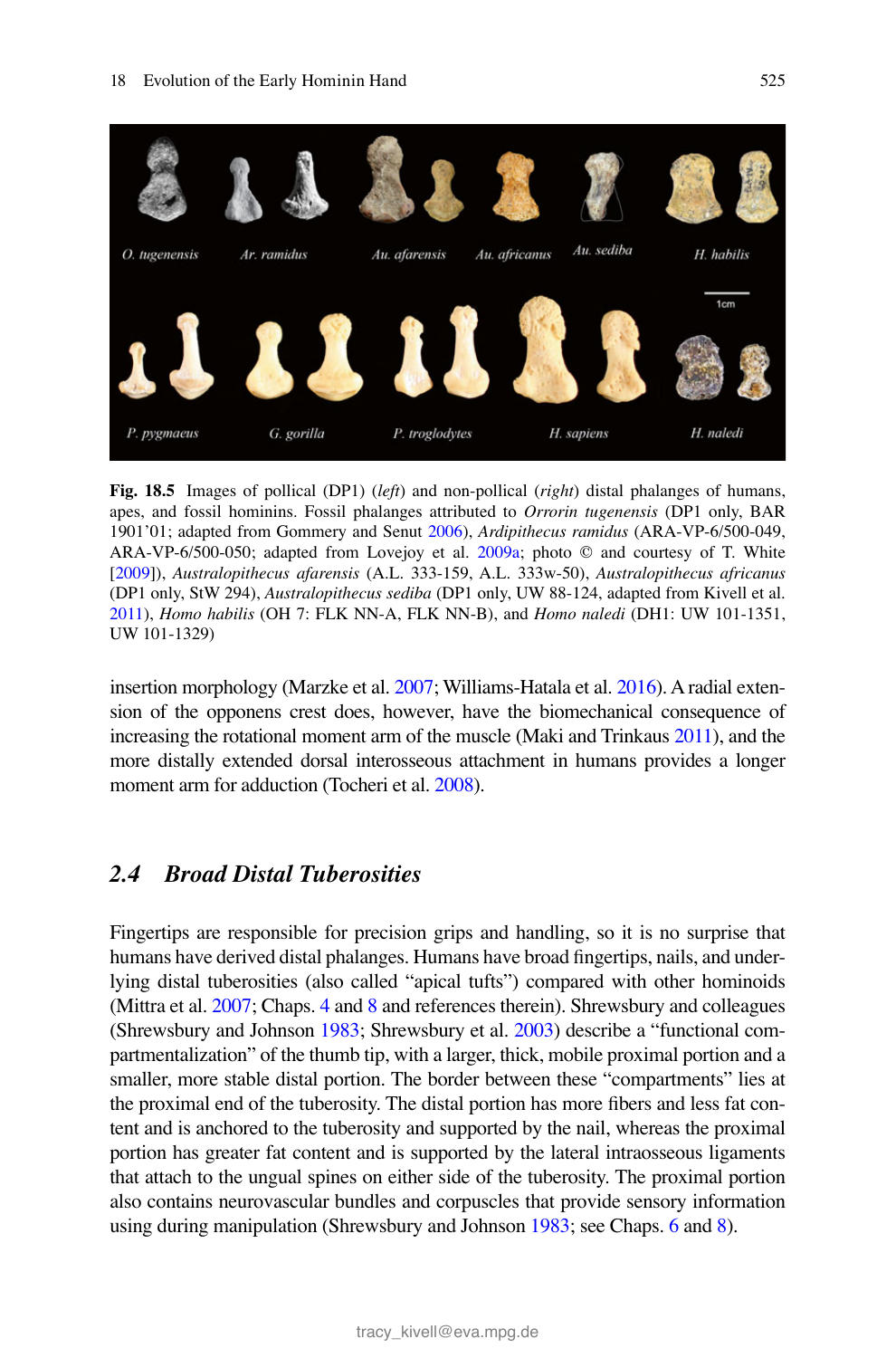Broader fingertips increase the surface area for precision grips between the thumb and other digits. The breadth of the soft tissue of the fingertip is correlated with the breadth of the underlying DP distal tuberosity (Mittra et al.  $2007$ ), reflecting the functional role played by the distal tuberosities in supporting the stability of the nail dorsally and fleshy fingertip palmarly.

 In his analysis of the OH 7 hand, part of the *H. habilis* holotype, Napier  $(1962)$  highlighted the broad terminal phalanges as a key requirement for precision grip capabilities, but noted that the "set" of the trapezium left open doubt about whether thumb opposition was exactly like that of modern humans. Finding a hand with functional signatures of precision grips, together with some of the oldest stone tools at the time, was cited as evidence for the hypothesis that OH 7 belonged in the genus *Homo* (Leakey et al. 1964). Since then, discoveries have shown that stone tools occur substantially earlier, at 3.3– 3.4 Ma (McPherron et al.  $2010$ ; Harmand et al.  $2015$ ), and broad distal tuberosities may occur even earlier.

 The c. 5.8 Ma DP1 attributed to *Orrorin tugenensis* , BAR 1901'01, has remarkably humanlike anatomy, much more so than the morphology of fossils securely attributed to *Ardipithecus* and some *Australopithecus* taxa. Like human DP1s, BAR 1901'01 has a broad, distinct tuberosity with ungual spines and welldeveloped basal tubercles that form the attachments of the lateral intraosseous ligaments (Almécija et al. 2010) and are functionally related to the mobile proximal pulp compartment (Shrewsbury et al. 2003 ). The DP1 of *Ar. ramidus* (ARA-VP-6/500-049), on the other hand, appears much more like those of great apes, with a narrow distal tuberosity without ungual spines (Lovejoy et al.  $2009a$ . Given the modern humanlike morphology of BAR 1901'01, it is surprising that the morphology in *Ar. ramidus* appears so much more primitive and potentially raises concern over the reliability of the attribution of BAR 1901'01 to *Orrorin* . More fossil evidence is needed to clarify the evolution of this anatomy near the base of the hominin clade.

 Aside from the DP of *Au. afarensis* , the DPs of all gracile and robust australopiths and most members of the genus *Homo* have substantially broader distal tuberosities than the DPs of modern humans (Fig. 18.5 ). These taxa include *Au. africanus* , *Au. sediba* , *H. habilis* , and *H. naledi* , as well as *Homo heidelbergensis* and *Homo neanderthalensis* (Fig. 18.5; Chap. [19\)](http://dx.doi.org/10.1007/978-1-4939-3646-5_19). This raises questions about the functional significance of the broader apical tufts in earlier hominins and why modern humans have evolved narrower apical tufts. Are modern humans less dextrous in this respect?

#### *2.5 Carpal Architecture*

 One of the few osteological synapomorphies of humans and African apes occurs in the wrist, namely, the fusion of the os centrale to the scaphoid (Weinert 1932; Corruccini 1978; Richmond et al. 2001; Kivell and Begun 2007). Among anthropoids, this feature is occasionally observed in *Pongo* , but only in African apes and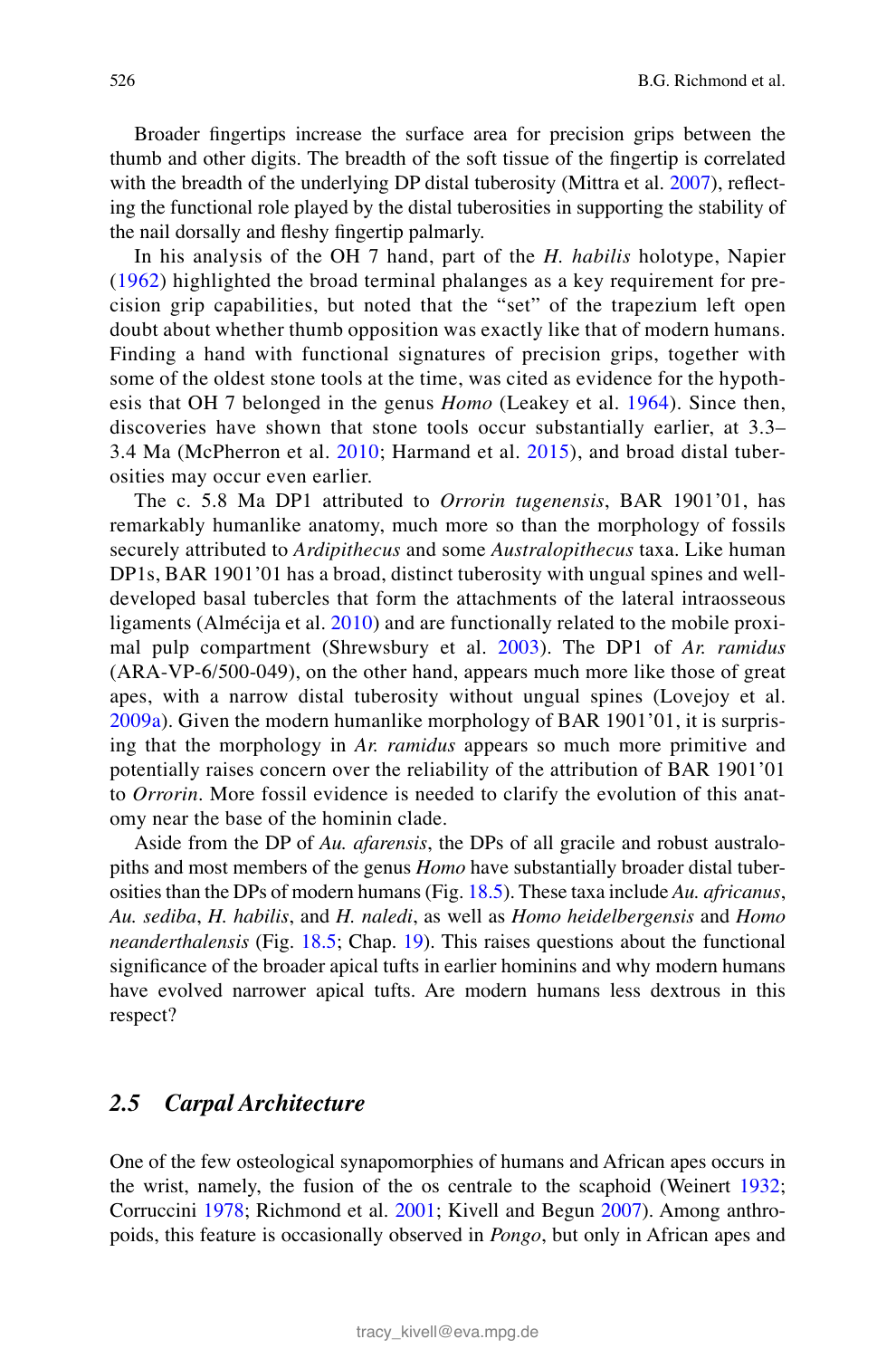humans does it occur in virtually all individuals and develop very early in ontogeny (Kivell and Begun  $2007$ ). Wood Jones (1916) proposed that os centrale fusion was functionally related to stability at the base of the index finger in African apes and in humans, two groups considered to be distantly related at the time. Lovejoy et al. ( 2009a ) proposed a nonfunctional hypothesis, positing that fusion of the os centrale may have been a pleiotropic effect of an elongation of the scaphoid tubercle and deepened carpal tunnel.

 Currently, the predominant functional hypothesis for its evolution posits that the fused os centrale/scaphoid decreases mobility and improves the ability to transmit forces between the manual rays and radius during knuckle-walking (Marzke 1971; Tuttle 1975; Sarmiento 1988; Gebo 1996; Richmond et al. 2001). This is particularly important in African apes, which lack a weight-bearing articulation between the carpals and ulna and use a hand posture in which ground reaction forces travel along a "column" of metacarpals, carpals, and the radius. Some support for this hypothesis can be found in the convergent evolution of carpal fusion in knucklewalking giant anteaters (Orr 2005), as well as chalicotheres (Richmond et al. 2001; Begun 2004). Of course, it is well known that some lemurs, including suspensory subfossil lemurs such as *Palaeopropithecus* , also show convergence in os centrale fusion (Jouffroy 1975; Hamrick et al. 2000; Chap. 15). This observation, along with other factors, leads some to question a knuckle-walking hypothesis for os centrale fusion in the African ape-human clade (e.g., Kivell and Schmitt 2009), while others argue that the wrist structure and function in lemurs is distinct enough to have evolved for different reasons (e.g., Begun 2004). This area deserves more research.

 The presence of a fused os centrale/scaphoid in all known hominin fossils to date, including the *Ar. ramidus* partial skeleton ARA-VP-6/500 (Lovejoy et al. 2009a), suggests that it did not evolve independently in hominins and African apes. In contrast, Miocene apes such as *Rudapithecus* (Kivell and Begun 2009) and *Pierolapithecus* (Moyà-Solà et al. 2004) have an independent os centrale. The growing fossil record suggests that os centrale fusion most likely evolved once at, or near, the base of the African ape and human clade, begging an alternative explanation if the knuckle-walking hypothesis is incorrect.

 In addition to os centrale fusion, modern humans have a carpal architecture that is quite distinct from other primates. In most anthropoids, the trapezoid is wedge shaped, with the narrow end of the wedge projecting palmarly. In humans, the palmar portion of the trapezoid is substantially expanded (Tocheri et al. 2007 ). This expansion effectively supinates the trapezium and brings the distal carpal row into greater radioulnar alignment (Tocheri  $2007$ ). This realignment influenced the morphology of many of the intercarpal and carpometacarpal joints on the radial side and has been hypothesized to improve the biomechanics of resisting radioulnarly oriented forces acting across the radial side of the wrist during forceful contraction of the enlarged thenar musculature (Tocheri 2007; Tocheri et al. 2008).

All non-*Homo* hominin taxa and the most primitive members of the genus *Homo*, including *H. habilis* and *Homo floresiensis*, show evidence of the primitive anthropoid wrist configuration (Tocheri et al. 2007). In contrast, later members of the genus *Homo*, including *H. neanderthalensis* and early modern humans, show evidence of a shared, derived wrist configuration (Tocheri et al.  $2008$ ). Interestingly, the wrist anatomy of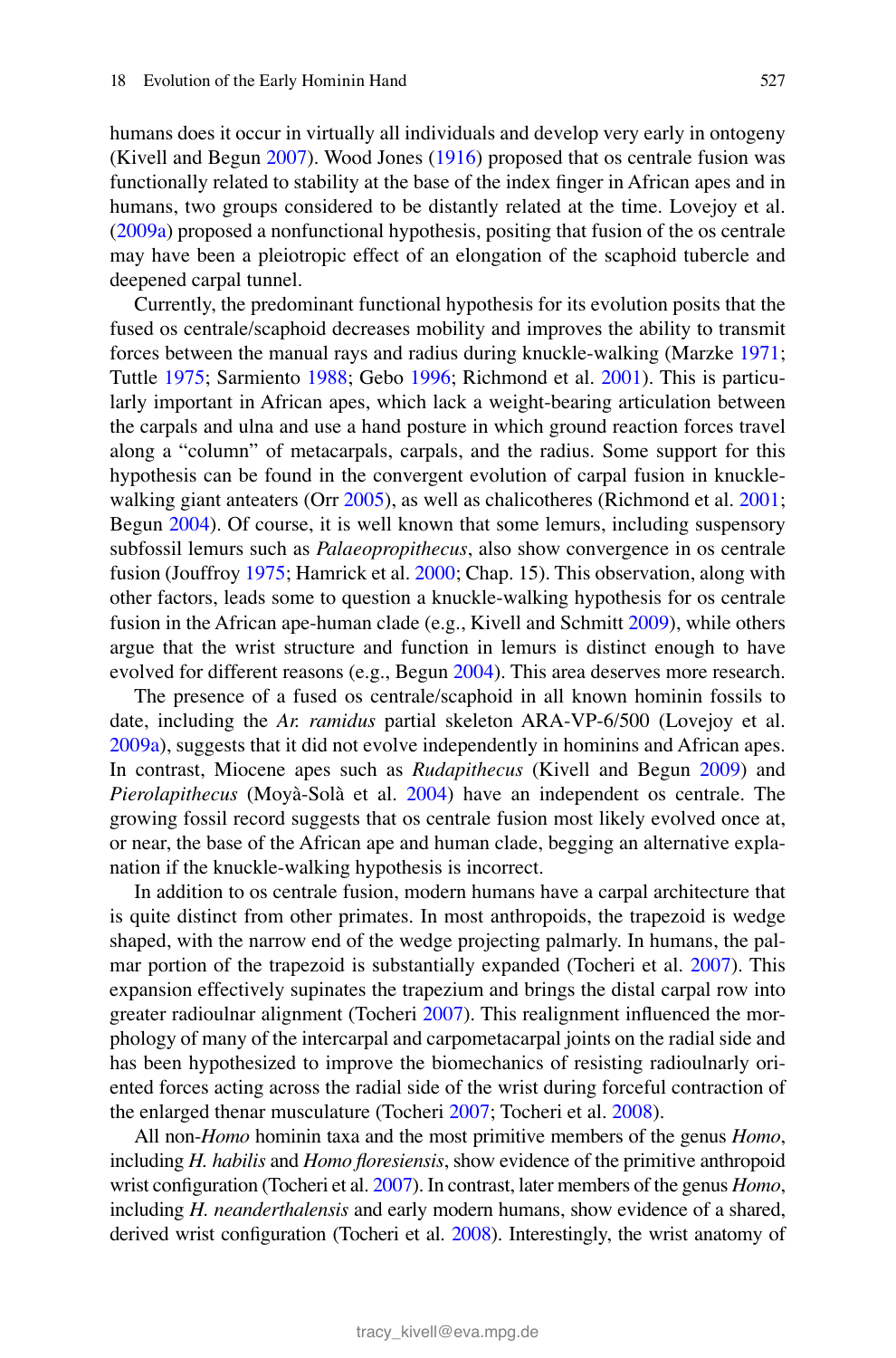*H. naledi* shares the same derived anatomy with Neanderthals and modern humans (Kivell et al. 2015 ). Unfortunately, wrist anatomy is poorly preserved for *H. erectus* , so it remains unclear exactly when and in what context this anatomy evolved.

 Humans also have a prominent styloid process on the base of the Mc3, a feature that might be linked with this radial carpal reconfiguration and was present at least 1.4 Ma in KNM-WT 51260 from West Turkana, Kenya (Ward et al. 2014 ). Marzke and Marzke ( 1987 ) proposed that the styloid process evolved to stabilize the carpometacarpal joint to prevent subluxation, especially due to palmarly oriented external forces experienced during stone tool use. The functional significance of this feature deserves more attention.

### *2.6 Wrist Mobility*

 Humans have more mobile wrists in some directions than do African apes and in this regard more closely resemble the Asian apes (Bradley and Sunderland 1953 ; Tuttle  $1969$ ; Richmond  $2006$ ). Schreiber (1936) was the first to report limited wrist mobility in chimpanzees, and Tuttle ( 1969 ) demonstrated this based on the passive mobility of upper limb joints in a large sample of extant apes. He noted that African apes, particularly *Pan troglodytes* , have much lower ranges of mobility in wrist extension and proposed that this limited range of motion represented a functional adaptation to knuckle-walking in order to provide a stable, weight-bearing column between the hand and arm.

Range of motion is difficult to predict from skeletal anatomy alone because of the critical roles played by ligaments and other soft tissues. However, the anatomy of joints also plays a crucial role in joint mobility and stability (Hamrick 1996). Systematic assessment of the movements of individual carpals when cadaveric wrists are flexed and extended shows that the morphology of the distal radius and midcarpal joint (e.g., lunate-capitate arc curvature) correlates significantly with range of motion in wrist extension (Orr et al. 2010; see Chap. [9](http://dx.doi.org/10.1007/978-1-4939-3646-5_9)).

 Morphology of the radiocarpal and midcarpal joints suggests that early hominins had less wrist mobility in extension compared with modern humans. *Ar. ramidus* , *Australopithecus anamensis* , and *Au. afarensis* have distal radii with palmar inclinations formed in part by distally projecting dorsal ridges, or margins, similar to the morphology in modern African apes (Richmond and Strait 2000; Richmond et al.  $2001$ ; Orr  $2013$ ). The midcarpal joint morphology, such as the curvature of the lunate-capitate joint, shows that *Ar. ramidus* had restricted wrist extension (Orr 2013; *contra* Lovejoy et al. 2009a). This restricted wrist extension supports the hypothesis that the LCA practiced knuckle-walking as well as climbing (Washburn 1967; Richmond et al. 2001; Williams 2010). Nevertheless, the locomotor behavior of the LCA is still a matter of debate (e.g., Schmitt 2003 ; Begun et al. 2007 ; Thorpe et al. 2007; Kivell and Schmitt 2009; Lovejoy et al. 2009b; Williams, 2010) and will remain so until forelimb fossils of the *Pan-Homo* LCA are found.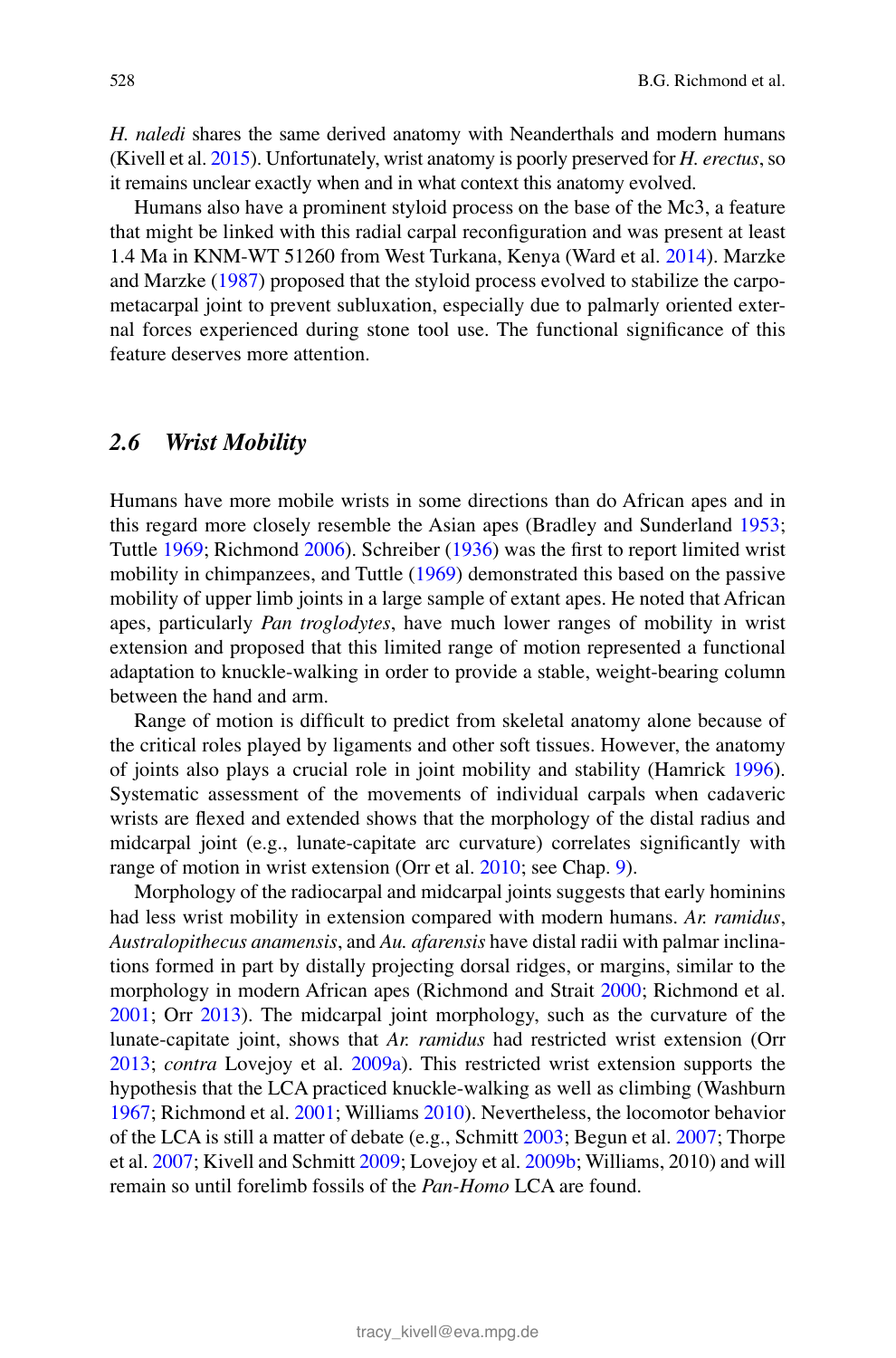By the late Pliocene, hominin taxa such as *Au. africanus* and *P. robustus* had radii with distally oriented ends without projecting dorsal margins (Richmond et al. 2001). Further analyses of early hominin wrist joint anatomy will help to clarify the timing and pattern of changes in wrist joint mobility during human evolution (Chap. [9](http://dx.doi.org/10.1007/978-1-4939-3646-5_9)). It is not clear what led to the changes in wrist mobility, but two hypotheses propose that the changes are influenced by relaxed selection for the use of the upper limb in locomotion and/or selection for manual manipulation or throwing (Marzke 1971 ; Ambrose 2001 ; Richmond et al. 2001 ; Roach et al. 2013 ). In humans today, many manipulative activities involve a high degree of wrist mobility. Mobility in wrist extension has been shown to play an important role in stone toolmaking (Williams et al. 2010, 2014; see Chap. [11\)](http://dx.doi.org/10.1007/978-1-4939-3646-5_11) and throwing (Wolfe et al. 2006; Roach and Lieberman, 2014).

### *2.7 Phalangeal Curvature*

 There is a well-documented association between longitudinal curvature of proximal and middle phalanges and arboreal and, especially, suspensory behavior among primate taxa (Stern and Susman 1983; Jungers et al. 1997; Matarazzo 2008; Rein 2011 ). Biomechanical modeling based on in vivo data show that phalangeal curvature substantially reduces bending stresses during highly flexed finger postures, such as those involved in grasping branches during suspensory locomotion (Preuschoft 1970; Richmond 2007; Nguyen et al.  $2014$ ). This seems to be attributable to the counteracting influences of the palmarly oriented force of the extrinsic flexor tendons that tend to bend "open" (in the direction of straightening) the proximal phalanx and the proximo-distal component of the joint reaction forces that tend to bend the phalanx "closed" (in the direction of increasing the curvature). In contrast, straighter phalanges reduce bending when fingers use more extended postures, such as those used by primates when traveling on the ground (Richmond 1998). Longitudinal curvature is sensitive to changes in behavior during growth and, therefore, serves as a good indicator for degree of arboreal behavior during primate development (Richmond 1998; Jungers et al. 2001; Congdon 2012).

 The functional morphology of phalangeal curvature is still not completely understood. Some taxa (e.g., gibbons) that are highly suspensory have lower levels of curvature than others (e.g., orangutans; Fig. 18.6 ). Size and scaling may play a role, especially regarding how hand size and arboreal support size influence finger postures during locomotion; for example, small primates may not use very flexed finger postures during arboreal locomotion because the supports are large relative to their hands. Very little is currently known about hand and finger postures during locomotion and during ontogeny (but see Sarringhaus 2013). At present, evidence shows that curved phalanges occur in primate taxa that climb and suspend from arboreal supports and that curvature is somewhat sensitive to changes in locomotor behavior during growth.

 Among modern hominoids, curvature in proximal phalanges varies from extremely curved in orangutans to lower levels, in decreasing order, in siamangs, gibbons, bonobos, chimpanzees, and gorillas, with the straightest phalanges in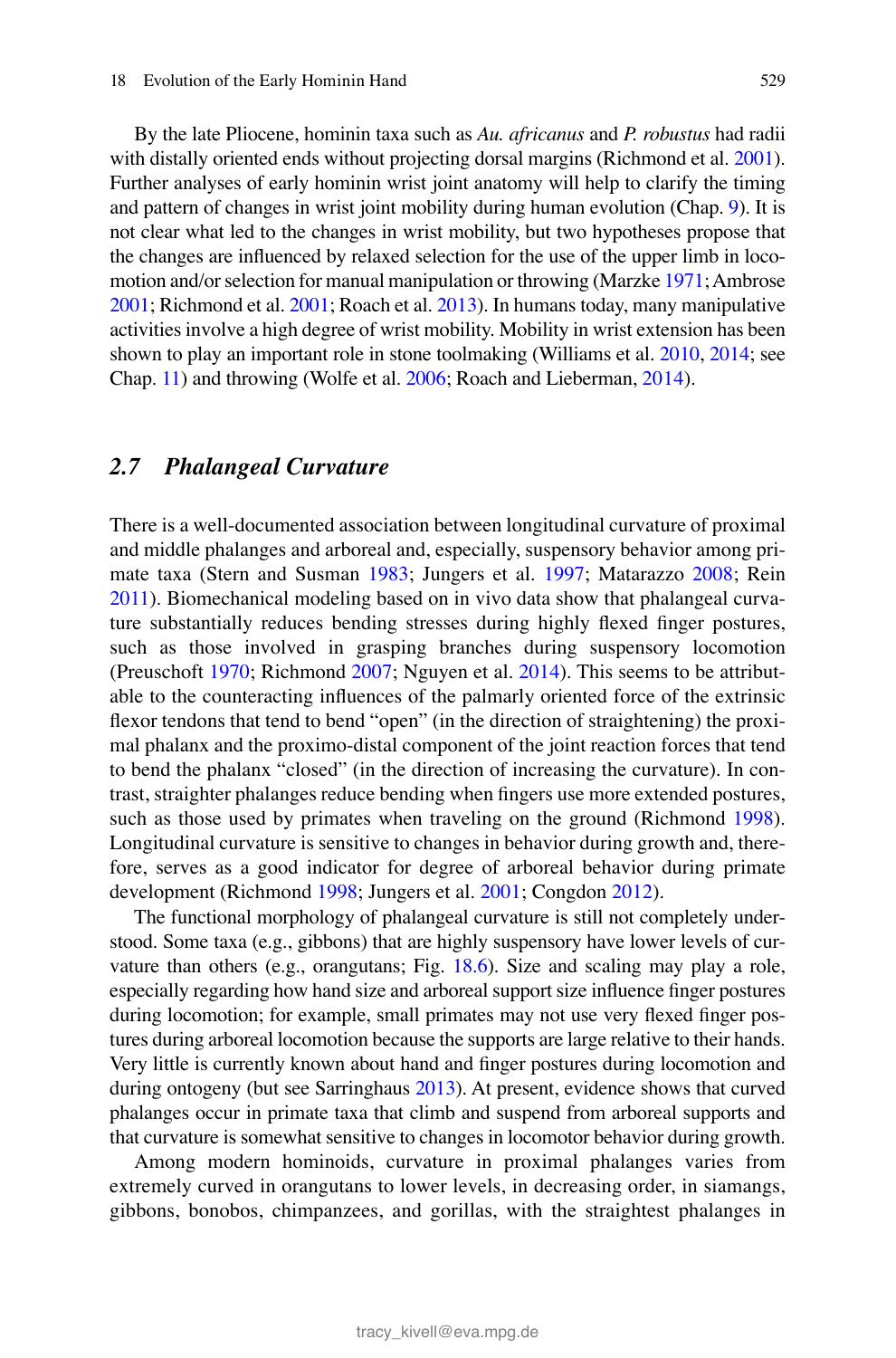modern humans (Fig. 18.6). Finger curvature is moderately high, more or less like that of chimpanzees, in basal hominins such as *Orrorin* (Richmond and Jungers 2008) and early australopiths such as *Au. afarensis* (Stern and Susman 1983). Enough fossils are now known to see that phalangeal curvature varied among early hominin taxa (Fig. 18.6). For example, it appears that phalangeal curvature is greater in *Au. afarensis* than in *Au. africanus* and *Au. sediba* (Kivell et al. 2015 ). The latter taxa have moderate phalangeal curvature, and more fossils will be needed to assess how some of these taxa differed from one another and how the degree of phalangeal curvature fits with the remaining morphology of the hand.



 **Fig. 18.6** Extant anthropoid ( *left* ) and early fossil hominin ( *right* ) manual proximal phalanges (PPs), illustrating variation in phalangeal curvature. PPs are arranged roughly from straighter at the top to those with greater curvature toward the bottom, scaled to equivalent lengths. PPs of extant taxa include ( **a** ) modern human, ( **b** ) baboon, ( **c** ) gorilla, ( **d** ) chimpanzee, ( **e** ) gibbon, and ( **f** ) orangutan. Fossil PPs include (g) Hominini gen. et sp. indet. (OH 86; adapted from Domínguez-Rodrigo et al. 2015), (h) *Australopithecus africanus* (StW 293; adapted from Kivell et al. 2011), (i) *Australopithecus sediba* (UW 88-120 of MH2; adapted from Kivell et al. 2011), (*j*) *Homo habilis* (OH 7, cast), ( **k** ) *Homo naledi* (UW 101-1327; adapted from Kivell et al. 2015 ), ( **l** ) *Australopithecus afarensis* (A.L. 333-57), and ( **m** ) *Ardipithecus ramidus* (ARA-VP-6/500-022; adapted from Lovejoy et al.  $2009a$ ; photo  $\odot$  and courtesy of T. White [2009])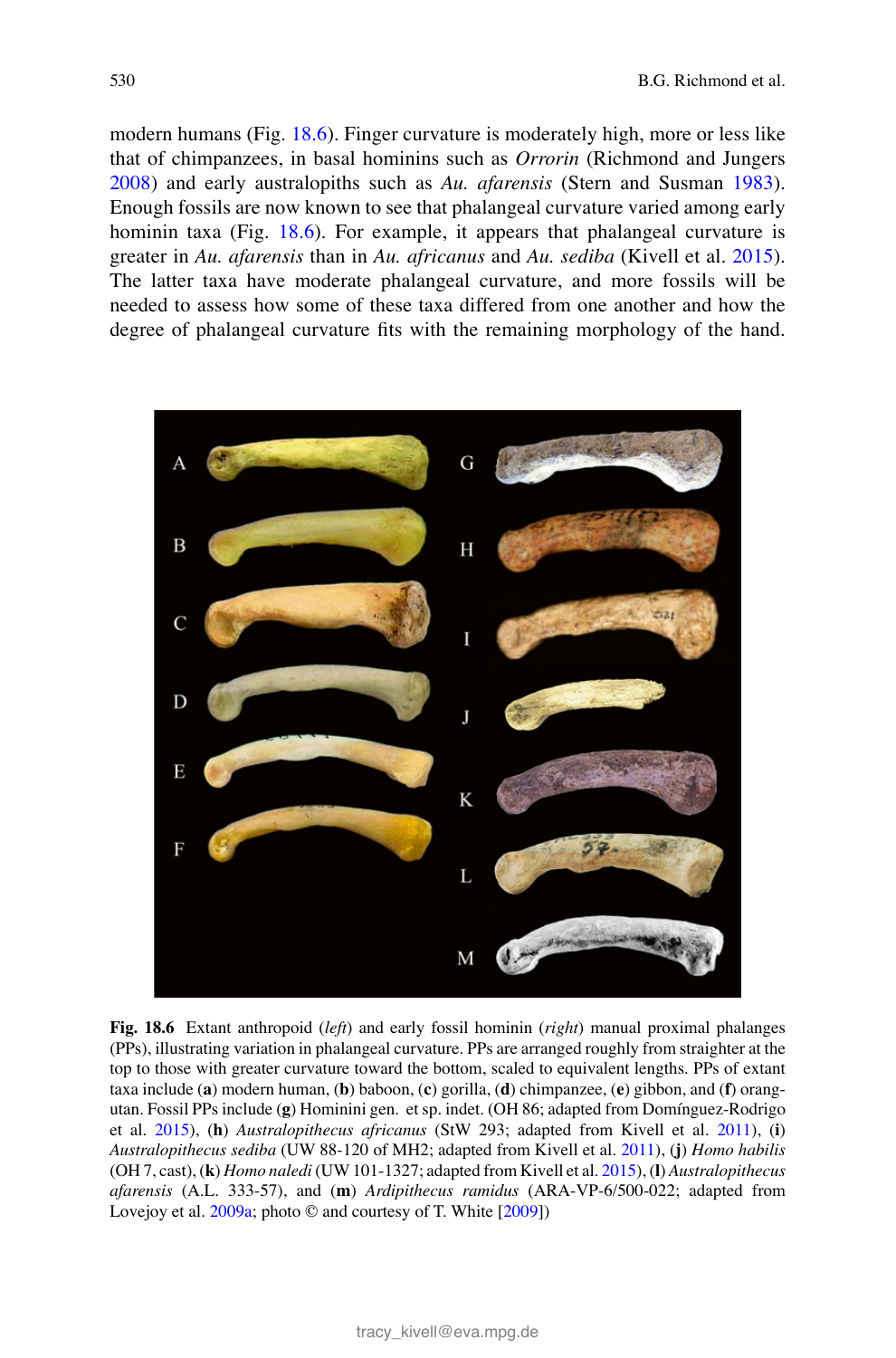Differences between species in phalangeal curvature and other characteristics may reflect slight but significant differences in positional behavior (Green et al. 2007), not unlike the differences in anatomy and behavior observed between species of *Pan* (Doran 1993).

 The oldest evidence of humanlike low phalangeal curvature is seen in a manual proximal phalanx (OH 86) from Olduvai found in deposits over 1.84 Ma (Domínguez-Rodrigo et al. 2015 ). This phalanx differs substantially from the OH 7 phalanges, attributed to *H. habilis* , pointing to diversity in hand function at that time. Low phalangeal curvature is seen in later *Homo* fossils, such as ATE9-2 from c. 1.2 to 1.3 Ma deposits at Sima del Elefante (Lorenzo et al. 2015 ). Very few hand bones are securely attributed to *H. erectus* . However, based on the loss of other apelike, "arboreal" traits and the presence of a humanlike Mc3 styloid process (Ward et al. 2014 ), it would not be surprising if future discoveries show that *H. erectus* had straight proximal and middle phalanges, but this anatomy will remain unknown until fossil evidence is recovered.

 How to interpret the behavioral and adaptive implications of phalangeal curvature has been a matter of considerable debate, despite having a better understanding of its functional significance than that of many anatomical characteristics. Primitive anatomy can be retained without the continuation of primitive behaviors (e.g., a highly mobile, apelike shoulder in modern humans), complicating the interpretation of primitive anatomy (Latimer, 1990; Stern 2000; Ward 2002). However, comparative and developmental evidence suggest that the *Pan* -like levels of manual (and pedal) phalangeal curvature in *Orrorin* , *Ardipithecus* , *Australopithecus* , and early *Homo* are evidence that climbing trees, probably to obtain food and avoid predation, was a significant component of the behavioral repertoire of these taxa (e.g., Stern and Susman 1983; Richmond 1998; Kivell et al. 2015).

## **3 Changes in Hominin Hand Functions: A Process, Not an Event**

 This review of changes in hominin hand anatomy drives home the point that the two major functional changes—the loss of hand use for locomotion and the intensification of hand use in manipulation—are better characterized as "processes" than "events." What do we mean by "process"? We use the term process in the same sense that Mike Rose (1991) used it to argue that the origin of bipedalism was a process rather than an event. In that example, it is extremely unlikely that the earliest hominins switched, across a single species transition, from a locomotor repertoire involving a small proportion of bipedalism (comparable to that seen in modern great apes) to one that was exclusively bipedal like that seen in modern humans. Instead, it is far more likely that bipedalism became a more important component in the locomotor repertoires of some hominin descendants of the *Pan-Homo* LCA. However, the increase in the importance of bipedalism was not necessarily linear, nor was the decrease in arboreality and increase in manual manipulation capabilities. Different species, even different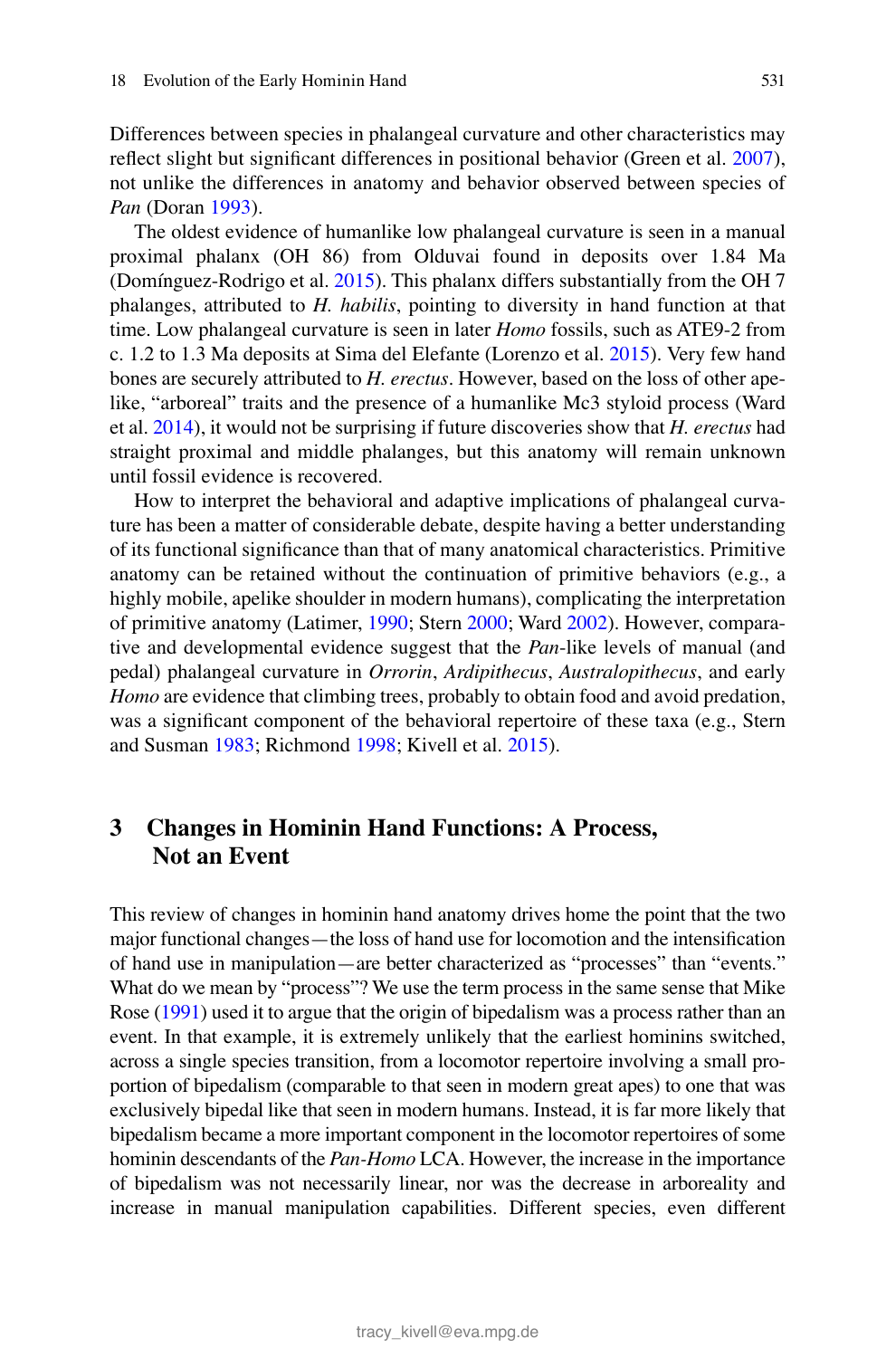populations, may have varied in the importance of bipedalism and arboreality as components of their locomotor repertoires, just as African ape species, subspecies, and populations differ in the relative proportions of suspension, climbing, knuckle-walking, and bipedalism in their repertoires (e.g., Doran 1993, 1996) and in related functional anatomy. An example can be seen in the variation in medial cuneiform morphology and locomotor behavior among gorilla species and subspecies (Tocheri et al.  $2011$ ). The many factors that influence modern primate locomotion would also have influenced the repertoires of the earliest hominin taxa. Therefore, we argue that the "null hypothesis" for the pattern of early hominin locomotor evolution should be one in which different species (or smaller divisions if we could accurately reconstruct them) differ in important, and perhaps subtle, ways from one another depending on their ecological settings, diets, body sizes, and other factors.

 The mosaic pattern observed in the changes in functional complexes of the hand, including the seven reviewed above, supports the hypothesis that the evolution of locomotor and manipulative hand function was complex.

#### *3.1 Changes in Locomotion*

 As locomotor mode changed over the course of human evolution, so too must have the selective forces acting on the hand. The locomotor behavior of the LCA is a matter of considerable debate (e.g., Richmond and Strait 2000; Begun et al. 2007; Thorpe et al. 2007; Kivell and Schmitt 2009; Lovejoy et al. 2009b; Williams 2010). However, there is broad consensus that arboreal climbing and suspension were very important components of the LCA's behavior and that bipedalism was likely no more important than that seen in the repertoires of modern great apes. There is some evidence that bipedality was a relatively greater component of the repertoires of the earliest basal hominins, including *Sahelanthropus* , *Orrorin* , and *Ardipithecus kadabba* , but the evidence is frustratingly fragmentary (reviewed in Richmond and Hatala 2013). By 4.4 Ma, there is much more abundant evidence of the anatomy of Ar. ramidus (White et al. 2009). Arboreal locomotion was likely a very important part of the repertoire in *Ar. ramidus*, which had curved manual and pedal phalanges and a divergent, grasping hallux (Lovejoy et al.  $2009a$ , c). However, evidence of a stiff foot and short pelvis suggests that bipedalism was also an important component of the locomotor adaptation of *Ar. ramidus* , likely more so than in any extant great ape (Lovejov et al.  $2009c, d$ ).

 Derived anatomy in *Australopithecus* shows that bipedalism played a greater role in the repertoires of australopiths than those of basal hominins. However, the role of arboreality continues to be a matter of enduring debate based mainly on differences in interpretation of the functional significance of primitive traits (e.g., Ward  $2002$ ). Regardless, some species of *Australopithecus* differ in these apelike traits, showing that they underwent evolutionary changes. Although one could invoke genetic drift to explain interspecific differences, some characteristics (phalangeal curvature, limb joint size proportions) differ among closely related anthropoid taxa in ways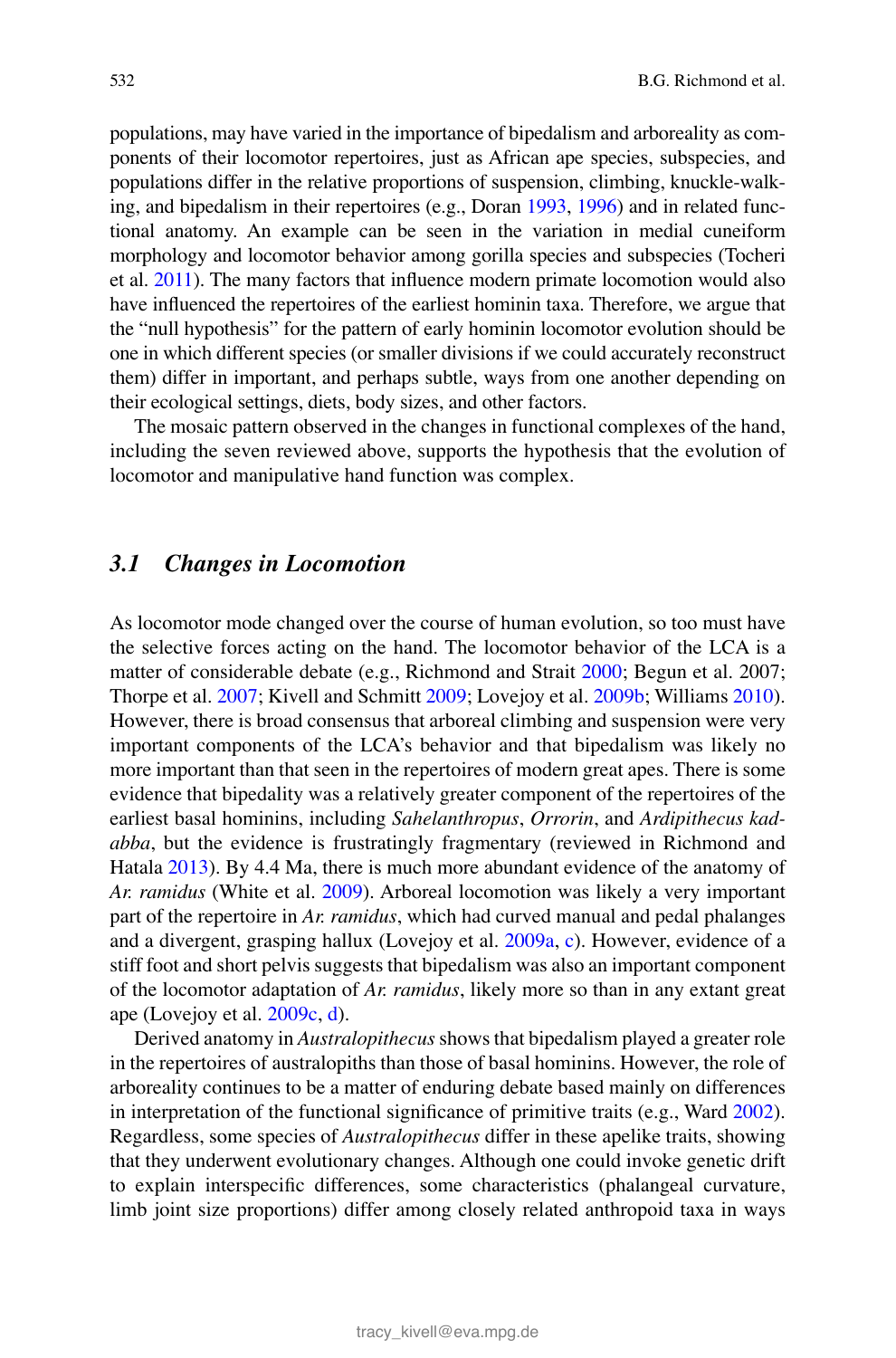that reflect significant differences in locomotor repertoires (Fleagle 1977; Doran 1993 ). Therefore, some of the differences between *Australopithecus* species may reflect differences in the relative degrees of arboreal behavior in the repertoire (Green et al. 2007). Similarly, there is compelling evidence of different locomotor repertoires between neighboring hominins living at c. 3.5 Ma, with greater emphasis on bipedalism in *Au. afarensis* at Hadar and greater emphasis on arboreal locomotion in another hominin taxon ( *Ardipithecus* sp. or *Australopithecus deyiremeda* ?) at nearby Burtele (Haile-Selassie et al. 2012 , 2015 ).

 The oldest evidence from hand fossils that hominins abandoned arboreal behavior comes from the over 1.84 Ma straight proximal phalanx at Olduvai (Domínguez-Rodrigo et al. 2015). However, based on the loss of morphology and cross-sectional geometry related to arboreality from other anatomical regions, there is broad consensus that by the early Pleistocene the locomotor repertoire of *H. erectus* comprised only bipedalism with no significant arboreal component (e.g., Jungers 1988; Ruff and Walker 1993; Bramble and Lieberman 2004; Ruff 2009). Current evidence suggests that the role of arboreality decreased from *Ar. ramidus* to *Australopithecus* to *H. erectus* . However, the pattern is certainly more complex, including broadly contemporaneous lineages that differ in their repertoires (e.g., hominins at Hadar and Burtele) and likely diversity among australopiths and early *Homo* in the degree of arboreality.

 While the details of the evolutionary history must await more fossil discoveries, it is clear that hominins essentially stopped using their hands for locomotion "for good" by the time of *H. erectus* or possibly earlier.<sup>1</sup> This represents one of two fundamental changes in the functional and biological roles (sensu Bock and von Wahlert 1965) of the hominin hand.

## *3.2 Changes in Hand Manipulation*

 The review of changes in hominin hand anatomy also highlights the mosaic pattern in which the human hand has been shaped by evolution for greater manual dexterity, particularly in the anatomy and function of the thumb. However, investigating *how* the hand might be adapted for dexterity is challenging. In addition to a sparse fossil record, the uniqueness of human hand function limits the ability to use the comparative approach, arguably the most potent tool for investigating adaptation in extinct species. For example, long, curved fingers are good examples of adaptations to arboreal locomotion because this morphology evolved independently in South American atelines and Asian apes (Erickson 1963; Jungers et al. 1997), taxa that share the functional similarity of engaging in relatively high frequencies of suspensory behavior in their locomotor repertoires. In contrast, since humans are the only

<sup>&</sup>lt;sup>1</sup>We note, of course, that hands are used for crawling in humans during a brief period of development, and some people occasionally use their hands to climb trees in natural settings (Kraft et al. 2014). However, these instances of hand-based locomotion are rare.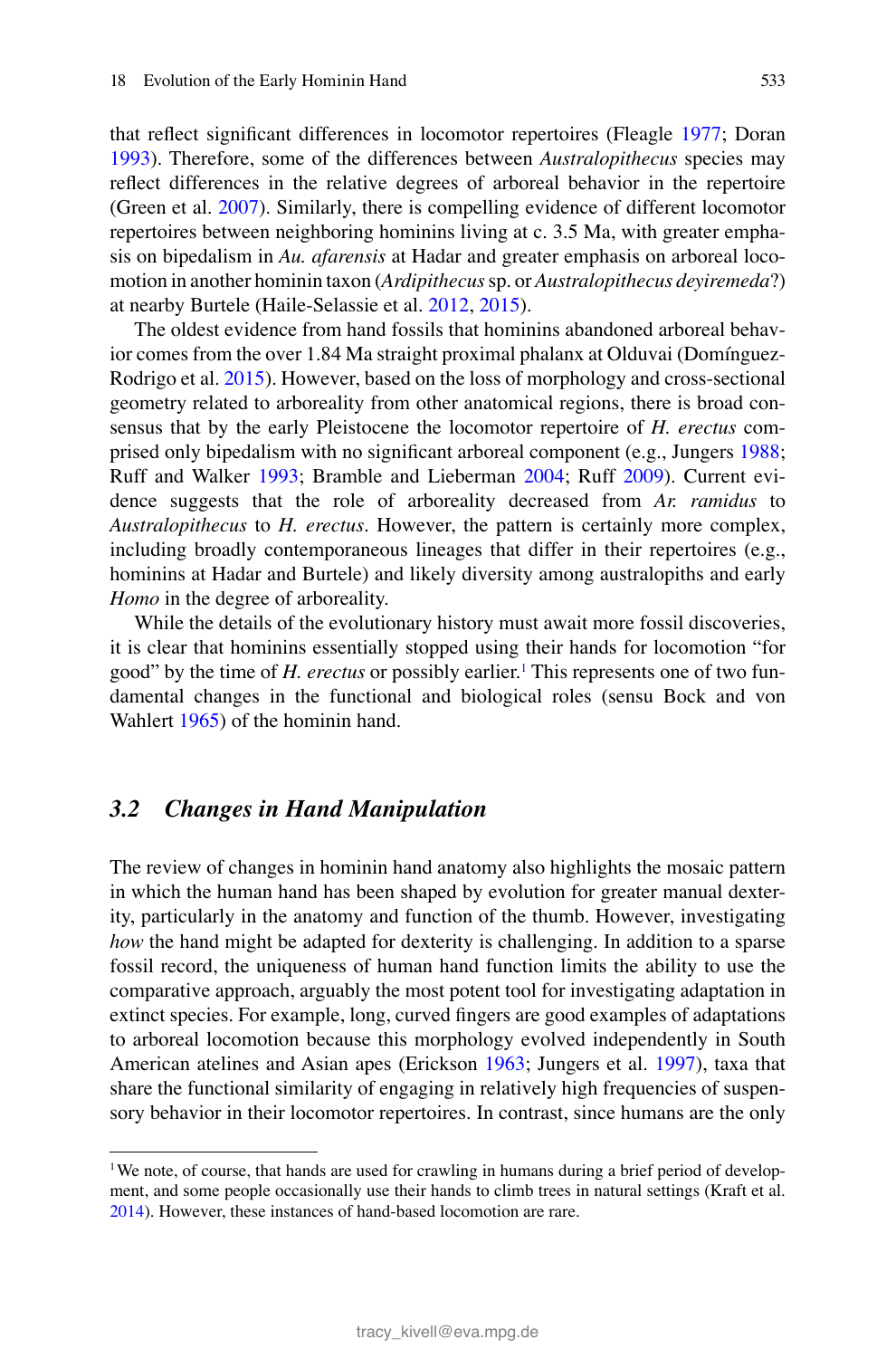natural stone toolmakers, no other taxa are available to examine structure-function relationships specific to this behavior (Susman 1998). Furthermore, the unique morphology in the hands of early hominins complicates attempts to infer their hand function based on experiments replicating primitive tools, because the human subjects in these experiments obviously have modern, not early hominin, hand morphology and cognitive abilities.

 Despite these challenges, there are several lines of evidence regarding the evolution of manual dexterity and tool use. First, the fossil record demonstrates where and when hand morphologies existed, including characteristics that have functional consequences. Second, in some cases the fossil record preserves evidence of hand function, such as the pattern of trabecular bone density in metacarpal heads from Sterkfontein attributed to *Au. africanus* (Skinner et al. 2015). Third, the archeological record of tool use, such as cut marks and percussion marks on bones, and tools themselves demonstrates the products of hominin hand function. Fourth, experimental evidence of the manipulative skills needed to make and use tools, and the mechanical demands involved, provide an important context for understanding the functional morphology of making and using tools (see Chap. [11\)](http://dx.doi.org/10.1007/978-1-4939-3646-5_11). Finally, studies of living human and nonhuman primate tool use, toolmaking, and carrying in natural settings provide important perspectives on the behavioral and ecological contexts of hand manipulation (e.g., Carvalho et al. 2013; Koops et al. 2014; Chap. [12](http://dx.doi.org/10.1007/978-1-4939-3646-5_12)).

 These various lines of evidence suggest the following hypothesis for the evolution of hominin hand manipulation and tool use. Basal hominins likely used and made tools or at least had the capacity to do so in the right ecological settings; modern great apes in the wild make and use tools, and parsimony suggests that this capability was present in the *Pan-Homo* LCA as well (Panger et al. 2002). Basal hominins in the late Miocene may have had slightly better manipulative abilities than modern great apes, as suggested by distal pollical anatomy (Almécija et al. 2010 ) and potentially by hand proportions less derived than in great apes (Almécija et al. 2015 ), but this hypothesis remains very tentative until more fossil evidence is recovered. The oldest direct evidence of manipulation and tool use comes from the archeological record, including cut marks and percussion marks on large mammal bones from 3.4 Ma sediments at Dikika, Ethiopia (McPherron et al. 2010), and c. 3.3 Ma stone tools from Lomekwi, Kenya (Harmand et al. 2015), predating the earliest evidence of the genus *Homo* (Villmoare et al. 2015). This Pliocene archeological record is consistent with evidence that australopiths had greater manipulative capabilities than modern apes, mainly because australopiths had fairly humanlike thumb/finger proportions, broad distal tuberosities on fingertips, and an extrinsic flexor muscle to the thumb. Australopiths are derived relative to *Ar. ramidus* in having more humanlike thumb/finger proportions.

 In the early Pleistocene, the hand of *H. habilis* is similar to that of australopiths, despite the name "handy man." *H. habilis* is found in association with primitive Oldowan stone tools, but so is *Paranthropus* , leaving open the possibility that both engaged in this behavior. Wrist mobility appears to have increased by the early Pleistocene in *Au. africanus* and *P. robustus* (Richmond and Strait  $2000$ ; Richmond et al.  $2001$ ). Wrist mobility improves the accuracy of throwing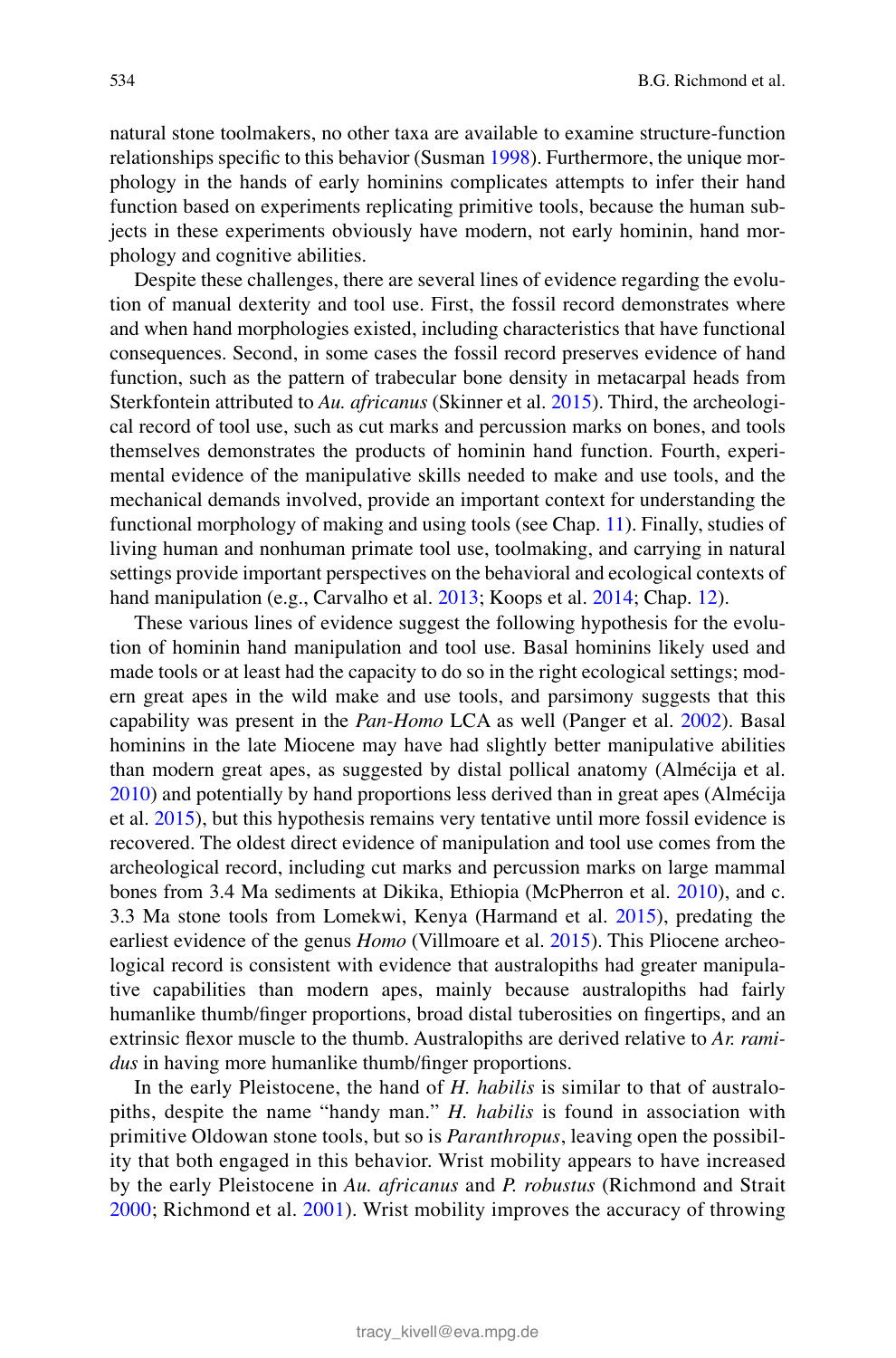and accuracy and force production during stone toolmaking (Williams et al.  $2010$ ,  $2014$ ; Roach et al.  $2013$ ; Roach and Lieberman  $2014$ ), suggesting that these australopiths had greater manual capabilities than their predecessors. Rearrangement of carpal architecture is seen in *H. naledi* but not in *H. habilis* or *H. floresiensis*, pointing to major changes in force transmission patterns through the hand after the origin of *Homo* .

More sophisticated Acheulean stone tools date to c. 1.7 Ma (Lepre et al. 2011) and are first found in association with *H. erectus* (and *Paranthropus*). These tools require greater manipulative and cognitive skills than earlier Oldowan tools, and a hand anatomy suited to make and use them. Hand fossil elements that can be reliably attributed to *H. erectus* are scarce, but Mc1s associated with the Nariokotome skeleton indicate a robust thumb capable of generating higher forces and resisting greater stresses associated with strong thumb flexion (Fig.  $18.4$ ). The oldest evidence of a hand with essentially modern human anatomy comes after a substantial chronological gap, later in the early Pleistocene at 0.8 Ma (see Chap. [19\)](http://dx.doi.org/10.1007/978-1-4939-3646-5_19). Much would be learned about the timing, context, and potential selective pressures responsible for more humanlike morphology from the recovery of hand fossils securely attributed to *H. erectus* and *Paranthropus* .

 It is clear that morphology related to forceful precision grips evolved in a mosaic fashion, with derived features appearing in multiple species of *Australopithecus* , possibly *Paranthropus* , and multiple species of *Homo* . It is notable that several modern human features, such as a robust thumb, greater wrist mobility, reorganized carpal architecture, and straight phalanges, appear well after stone tools first appear. This supports the hypothesis that *intensification* of making and using tools, rather than the origin of these behaviors, drove much of the evolution of derived human hand anatomy.

## **4 Conclusions and Future Directions**

 In conclusion, the fossil record preserves evidence of hominin hand anatomy spanning about 6 million years. When examined in a comparative and functional context, it is clear that the anatomy of the hominin hand evolved in a complex, mosaic fashion.

This review highlights several major conclusions:

- 1. Two major functional changes occurred during human evolution: the loss of a locomotor role and the intensification of manipulation.
- 2. These two changes in function were not abrupt. The abandonment of arboreal locomotion and rise of manipulative capabilities evolved over considerable spans of time, in varied contexts, and in a nonlinear manner.
- 3. Differences in hand morphology among early hominin species suggest differences in their locomotor repertoires and manipulative abilities, not unlike differences in behavior seen among closely related species today (e.g., bonobos and chimpanzees).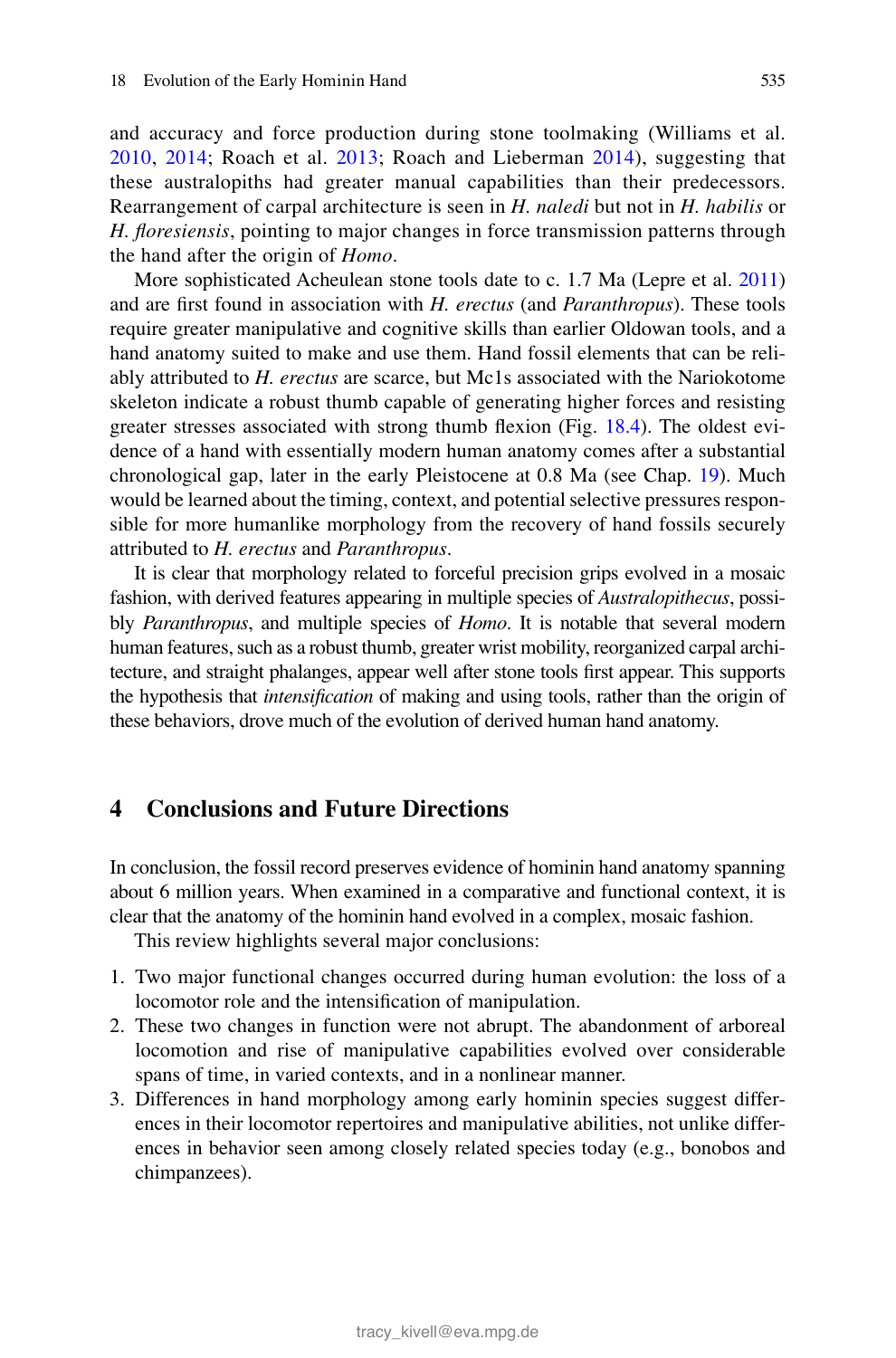4. Evidence supports the hypothesis that the *intensification* of manipulation, rather than the origin of stone tool making, drove the evolution of a number of derived aspects of human hand anatomy.

# *4.1 Future Directions I: Is the Human Thumb "Hyper-opposable"?*

 In the process of reviewing what we currently know about the early evolution of the human hand, it became clear that there is considerable variation in what is meant by an "opposable" thumb, and this topic deserves further attention. There is broad consensus that a thumb capable of opposing the other digits is a key characteristic of primates (e.g., see Chap. [14\)](http://dx.doi.org/10.1007/978-1-4939-3646-5_14) and that humans are derived in the ability to oppose the thumb for precision gripping and handling. Definitions of opposability vary widely, but typically defer to Napier's traditional definitions describing the ability to rotate the thumb into pad-to-pad contact with other digits (Napier 1956) or position the thumb via movements at the CM1 joint (Napier 1961 ). It would be useful to have a separate term that describes the derived ability in humans to produce an extensive area of contact between the thumb and other digits and forcefully secure and precisely handle objects between the thumb and other digits through pad-to-pad contact (Marzke 1997). We propose the term *hyper-opposable* to describe this derived human condition.

### *4.2 Future Directions II: Other Areas of Research*

 It goes without saying that more fossils are needed to document the evolution of human hand anatomy, although some fossils would be more valuable than others. Efforts to reconstruct the *Pan-Homo* LCA have preoccupied scholars for well over a century, so fossil evidence of the LCA and its close relatives (including fossil *Pan* and *Gorilla* ) would be particularly enlightening, despite the challenges in reaching consensus among scientists regarding the systematics and phylogenetic position of fossils near the LCA once they are found. Other notable gaps in the fossil record include the lack of hand fossils, especially associated elements, that are securely attributed to *Paranthropus* , *H. erectus* , and other early *Homo* species. In addition to finding fossils of taxa for which we currently know virtually nothing about their hand morphology, a more complete fossil and archeological record will improve our knowledge about the timing and context of the changes in hominin hand function.

 A second area of research that deserves more attention is primate functional morphology. While primate hand morphology is relatively well characterized, our understanding of hand function, especially in natural settings, is still in its infancy.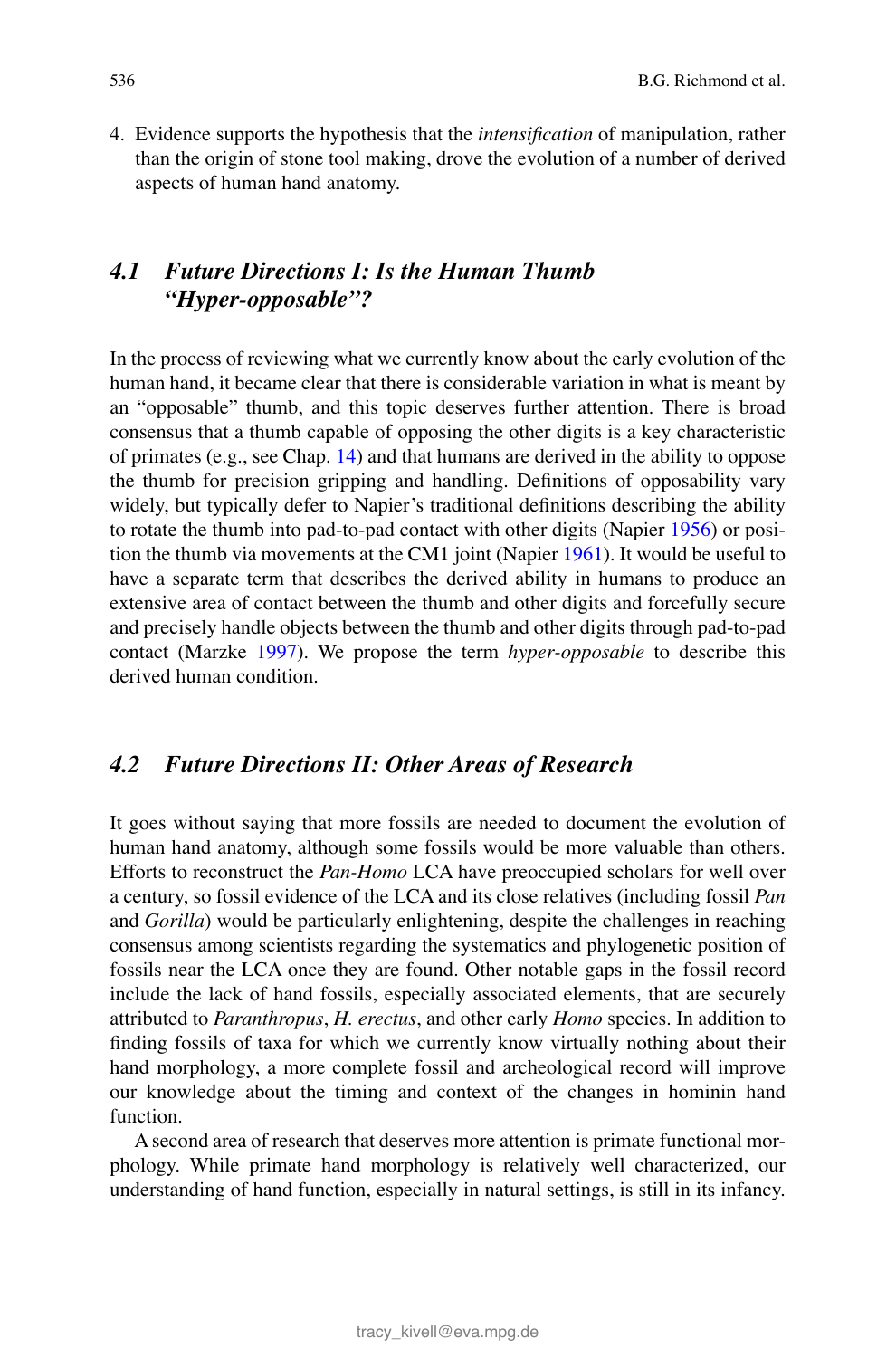Very little is known about how primates use their hands during locomotion and how hand postures and forces vary with support size and orientation, types of locomotion, speed, body size, and other factors (see Chaps. [10](http://dx.doi.org/10.1007/978-1-4939-3646-5_10) and [13](http://dx.doi.org/10.1007/978-1-4939-3646-5_13)). Categories used to describe locomotion in the wild, such as "arboreal" and "terrestrial," are limited in their utility for understanding hand biomechanics. For example, for a small primate, the biomechanics of the hand can differ more between locomotion on large versus small arboreal supports than between a large arboreal support and the ground. What we need is a "hands-eye" view of a primate's world to understand the functional demands that hands face.

 Similarly, too little is known about the biomechanics of the human hand when engaged in functions that were likely to be important during human evolution. A number of studies have examined aspects of biomechanics involved in making primitive stone tools, and research in this area is growing in sophistication (see Chap. [11](http://dx.doi.org/10.1007/978-1-4939-3646-5_11)). More research is needed to examine the biomechanics of other activities, such as the use of spears, digging sticks, food processing, and throwing, as well as the use of various forms of stone tools and flakes in different settings. In a similar vein, more research is needed on the ecological and behavioral context of making and using tools, and carrying, in humans as well as nonhuman primates in natural settings.

Finally, a better understanding of the factors that influence skeletal morphology during growth and in adulthood will improve our ability to make robust inferences about behavior from external morphology, cortical geometry, and trabecular structure.

 **Acknowledgments** We thank Sergio Almécija, Erin Marie Williams-Hatala, Marisa Macias, Erik Trinkaus, Tracy Kivell, Pierre Lemelin, and Dan Schmitt for their helpful discussions and suggestions that improved this manuscript. We thank Tracy Kivell for *H. naledi* hand data and images of a number of early hominin fossils and Tim White for images of the hand of *Ardipithecus ramidus* (ARA-VP-6/500). We are grateful to the following collection managers and curators for access to skeletal remains and fossils in their care: Bernhard Zipfel and Lee Berger, University of the Witswatersrand; Kyalo Manthi and Emma Mbua, National Museums of Kenya; Kristofer Helgen, Richard Thorington, and Darrin Lunde, National Museum of Natural History, Smithsonian Institution; and Eileen Westwig, American Museum of Natural History. This work was supported by the Wenner-Gren Foundation for Anthropological Research, the George Washington University, and NSF DGE-0801634, BCS-0924476, BCS-1128170, and BCS-1515054.

## **References**

- Alba DM, Moyà-Solà S, Köhler M (2003) Morphological affinities of the *Australopithecus afarensis* hand on the basis of manual proportions and relative thumb length. J Hum Evol 44:225–254
- Almécija S, Alba DM (2014) On manual proportions and pad-to-pad precision grasping in *Australopithecus afarensis* . J Hum Evol 73:88–92
- Almécija S, Moyà-Solà S, Alba DM (2010) Early origin for human-like precision grasping: a comparative study of pollical distal phalanges in fossil hominins. PLoS One 5:e11727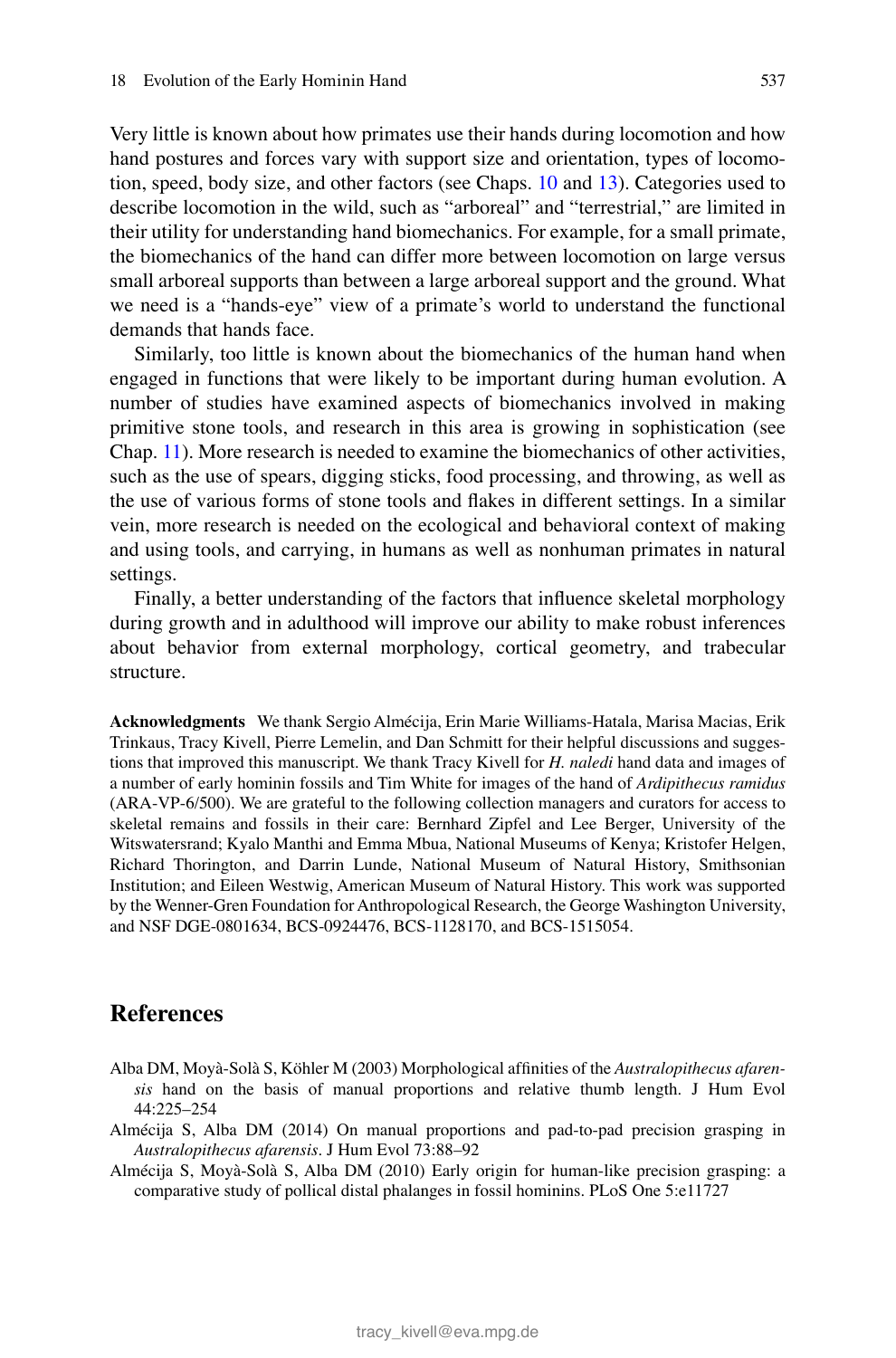- Almécija S, Smaers JB, Jungers WL (2015) The evolution of human and ape hand proportions. Nat Commun 6:7717
- Ambrose SH (2001) Paleolithic technology and human evolution. Science 291:1748–1753
- Begun DR (2004) Knuckle-walking and the origin of human bipedalism. In: Meldrum DJ, Hilton CE (eds) From biped to strider: the emergence of modern human walking, running, and resource transport. Springer, New York, pp 9–33
- Begun DR, Richmond BG, Strait DS (2007) Comment on "Origin of human bipedalism as an adaptation for locomotion on flexible branches." Science 318:1066, author reply 1066
- Bock WJ, von Wahlert G (1965) Adaptation and the form-function complex. Evolution 19:269–299
- Bradley KC, Sunderland S (1953) The range of movement at the wrist joint. Anat Rec 116:139–145
- Bramble DM, Lieberman DE (2004) Endurance running and the evolution of *Homo* . Nature 432:345–352
- Bush ME, Lovejoy CO, Johanson DC, Coppens Y (1982) Hominid carpal, metacarpal, and phalangeal bones recovered from the Hadar Formation: 1974-1977 collections. Am J Phys Anthropol 57:651–677
- Carvalho S, Biro D, Cunha E, Hockings K, McGrew WC, Richmond BG, Matsuzawa T (2013) Chimpanzee carrying behaviour and the origins of human bipedality. Curr Biol 22:180–181
- Christel M (1993) Grasping techniques and hand preferences in Hominoidea. In: Preuschoft H, Chivers DJ (eds) Hands of primates. Springer-Verlag, Vienna, pp 91–108
- Clarke RJ (1999) Discovery of complete arm and hand of the 3.3 million-year-old *Australopithecus* skeleton from Sterkfontein. S Afr J Sci 95:477–480
- Cooney WP, Chao EY (1977) Biomechanical analysis of static forces in the thumb during hand function. J Bone Joint Surg Am 59:27–36
- Congdon KA (2012) Interspecific and ontogenetic variation in proximal pedal phalangeal curvature of great apes (Gorilla gorilla, Pan troglodytes, and Pongo pygmaeus). Int J Primatol 33:418–427
- Corruccini RS (1978) Comparative osteometrics of the hominoid wrist joint, with special reference to knuckle-walking. J Hum Evol 7:307–321
- Diogo R, Richmond BG, Wood B (2012) Evolution and homologies of primate and modern human hand and forearm muscles, with notes on thumb movements and tool use. J Hum Evol 63:64–78
- Domínguez-Rodrigo M, Pickering TR, Almécija S, Heaton J, Baquedano E, Mabulla A, Uribelarrea D (2015) Earliest modern human-like hand bone from a new >1.84-million-year-old site at Olduvai in Tanzania. Nat Commun 6:7987
- Doran DM (1993) Comparative locomotor behavior of chimpanzees and bonobos: the influence of morphology and locomotion. Am J Phys Anthropol 91:83–98
- Doran DM (1996) Comparative positional behavior of the African apes. In: McGrew W, Marchant L, Nishida T (eds) Great ape societies. Cambridge University Press, Cambridge, pp 213–224
- Drapeau MS, Ward CV, Kimbel WH, Johanson DC, Rak Y (2005) Associated cranial and forelimb remains attributed to *Australopithecus afarensis* from Hadar, Ethiopia. J Hum Evol 48:593–642
- Erickson GE (1963) Brachiation in the New World monkeys and in anthropoid apes. Symp Zool Soc Lond 10:135–164
- Etter HF (1973) Terrestrial adaptations in the hands of Cercopithecinae. Folia Primatol 20:331–350
- Fleagle JG (1977) Locomotor behavior and skeletal anatomy of sympatric Malaysian leafmonkeys. Yearb Phys Anthropol 20:440–453
- Gebo DL (1996) Climbing, brachiation, and terrestrial quadrupedalism: historical precursors of hominid bipedalism. Am J Phys Anthropol 101:55–92
- Gommery D, Senut B (2006) The terminal thumb phalanx of *Orrorin tugenensis* (Upper Miocene of Kenya). Geobios 39:372–384
- Grabowski MW, Hatala KG, Jungers WL, Richmond BG (2015) Body size estimates of the earliest possible hominins. J Hum Evol 85:75–93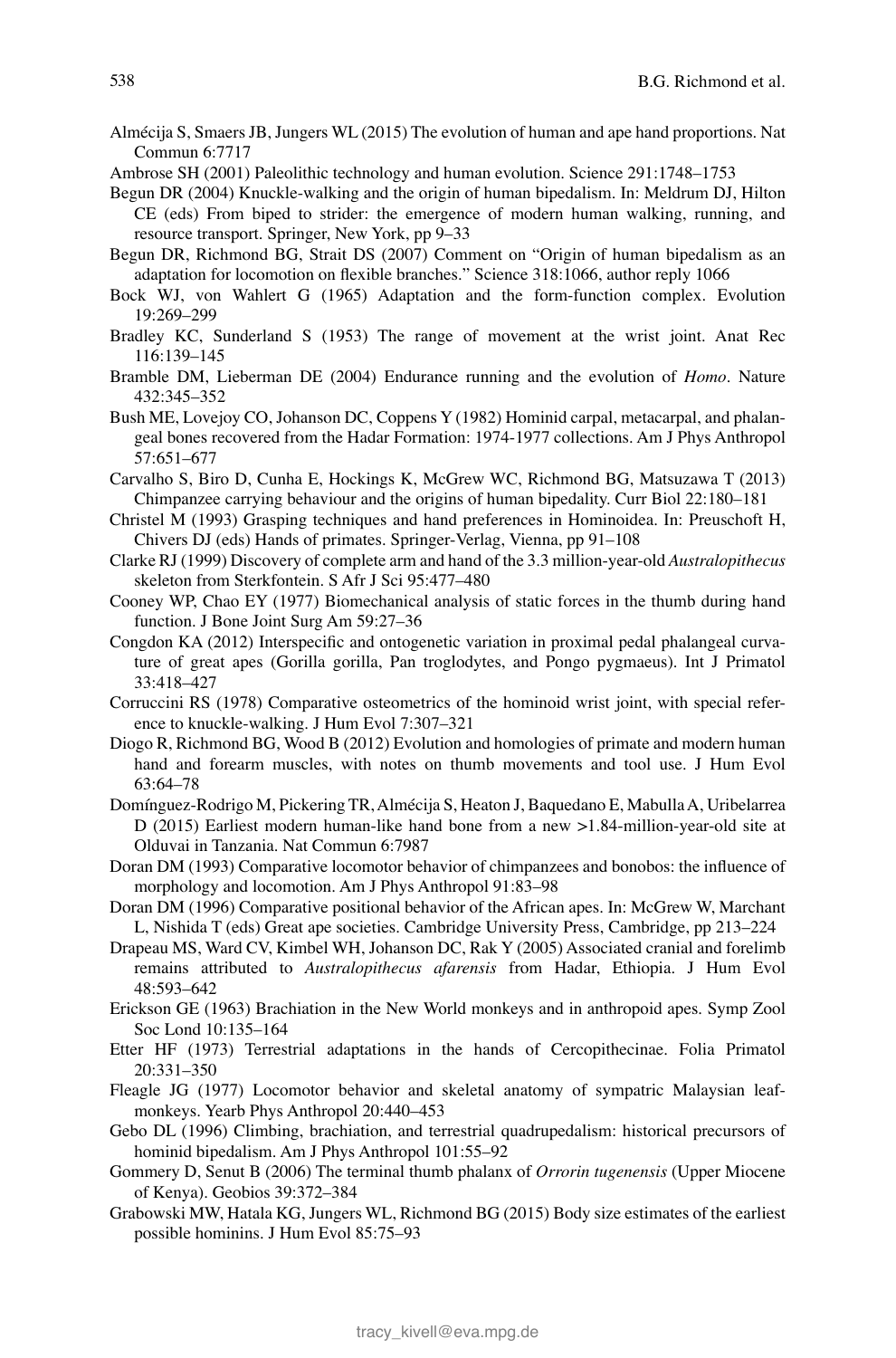- Green DJ, Gordon AD (2008) Metacarpal proportions in *Australopithecus africanus* . J Hum Evol 54:705–719
- Green DJ, Gordon AD, Richmond BG (2007) Limb-size proportions in *Australopithecus afarensis* and *Australopithecus africanus* . J Hum Evol 52:187–200
- Haile-Selassie Y, Saylor BZ, Deino A, Levin NE, Alene M, Latimer BM (2012) A new hominin foot from Ethiopia shows multiple Pliocene bipedal adaptations. Nature 483:565–569
- Haile-Selassie Y, Gibert L, Melillo SM, Ryan TM, Alene M, Deino A, Levin NE, Scott G, Saylor BZ (2015) New species from Ethiopia further expands Middle Pliocene hominin diversity. Nature 521:483–488
- Hamrick MW (1996) Articular size and curvature as determinants of carpal joint mobility and stability in strepsirhine primates. J Morphol 230:113–127
- Hamrick MW, Simons EL, Jungers WL (2000) New wrist bones of the Malagasy giant subfossil lemurs. J Hum Evol 38:635–650
- Harmand S, Lewis JE, Feibel CS, Lepre CJ, Prat S, Lenoble A, Boës X, Quinn RL, Brenet M, Arroyo A, Taylor N, Clément S, Daver G, Brugal J-P, Leakey L, Mortlock RA, Wright JD, Lokorodi S, Kirwa C, Kent DV, Roche H (2015) 3.3-million-year-old stone tools from Lomekwi 3, West Turkana, Kenya. Nature 521:310–315
- Jolly CJ (1970) The large African monkeys as an adaptive array. In: Napier JR, Napier PH (eds) Old world monkeys. Academic Press, New York, pp 139–174
- Jouffroy FK (1975) Osteology and myology of the lemuriform postcranial skeleton. In: Tattersall I, Sussman RW (eds) Lemur biology. Plenum Press, New York, pp 149–192
- Jouffroy FK, Godinot M, Nakano Y (1993) Biometrical characteristics of primate hands. In: Preuschoft H, Chivers DJ (eds) Hands of primates. Springer-Verlag, Vienna, pp 133–173
- Jungers WL (1988) Relative joint size and hominoid locomotor adaptations with implications for the evolution of hominid bipedalism. J Hum Evol 17:247–265
- Jungers WL, Godfrey LR, Simons EL, Chatrath PS (1997) Phalangeal curvature and positional behavior in extinct sloth lemurs (Primates, Paleopropithecidae). Proc Natl Acad Sci U S A 94:11998–12001
- Jungers WL, Godfrey LR, Simons EL, Wunderlich RE, Richmond BG, Chatrath PS, Rakotosamimanana B (2001) Ecomorphology and behavior of giant extinct lemurs from Madagascar. In: Plavcan JM, Kay RF, Van Schaik CP, Jungers WL (eds) Reconstructing behavior in the primate fossil record. Kluwer Academic/Plenum Publishers, New York, pp 371–411
- Kivell TL, Begun DR (2007) Frequency and timing of scaphoid-centrale fusion in hominoids. J Hum Evol 52:321–340
- Kivell TL, Begun DR (2009) New primate carpal bones from Rudabánya (late Miocene, Hungary): taxonomic and functional implications. J Hum Evol 57:697–709
- Kivell TL, Schmitt D (2009) Independent evolution of knuckle-walking in African apes shows that humans did not evolve from a knuckle-walking ancestor. Proc Natl Acad Sci U S A 106:14241–14246
- Kivell TL, Kibii JM, Churchill SE, Schmid P, Berger LR (2011) *Australopithecus sediba* hand demonstrates mosaic evolution of locomotor and manipulative abilities. Science 333:1411–1417
- Kivell TL, Deane AS, Tocheri MW, Orr CM, Schmid P, Hawks J, Berger LR, Churchill SE (2015) The hand of *Homo naledi* . Nat Commun 6:8431
- Koops K, Visalberghi E, van Schaik CP (2014) The ecology of primate material culture. Biol Lett 10:20140508
- Kraft TS, Venkataraman VV, Dominy NJ (2014) A natural history of human tree climbing. J Hum Evol 71:105–118
- Latimer BM (1990) Locomotor adaptations in *Australopithecus afarensis* : the issue of arboreality. In: Coppens Y, Senut B (eds) Origine(s) de la Bipédie chez les Hominidés. Centre National de la Recherche Scientifique, Paris, pp 169–176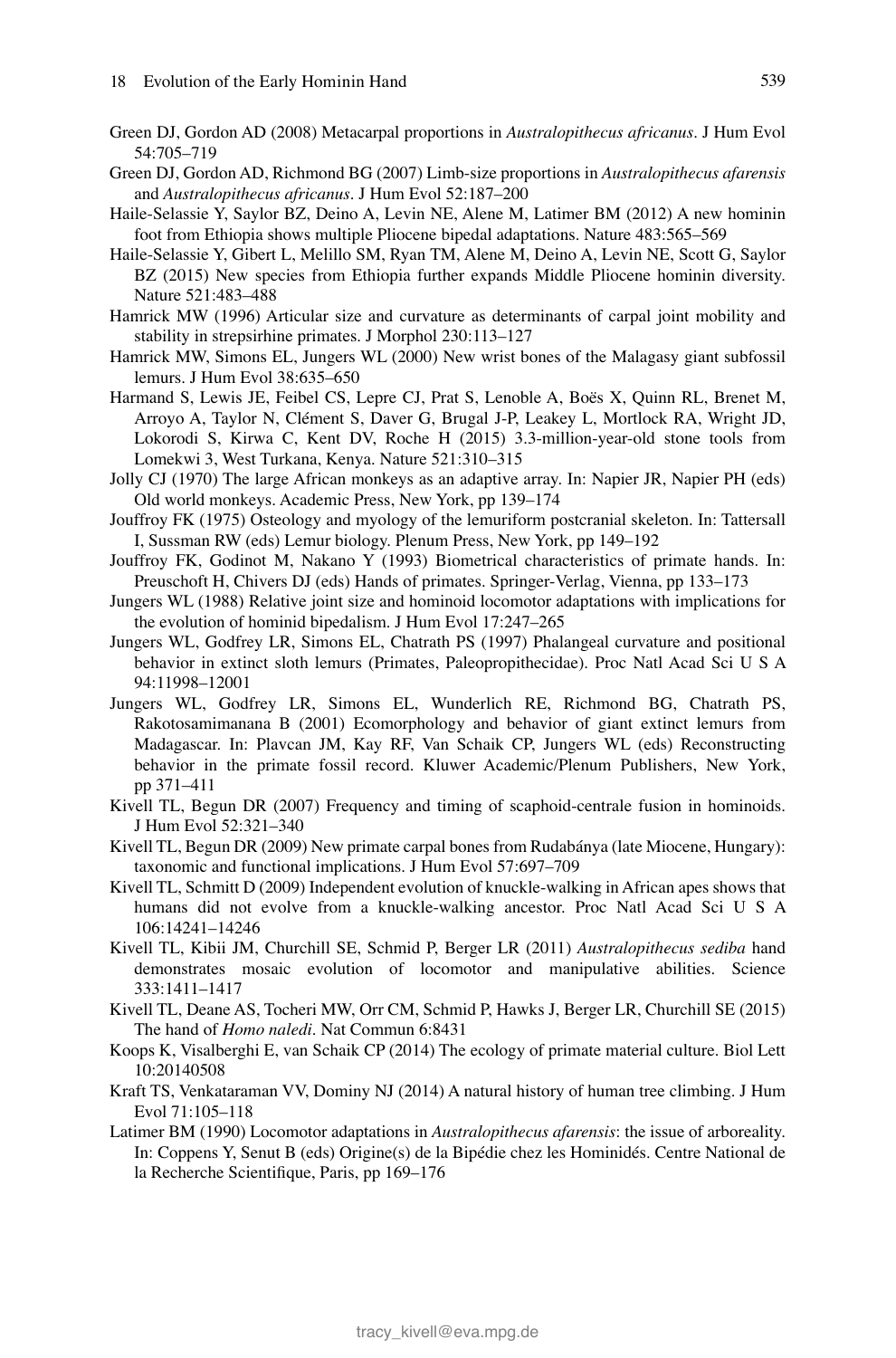- Leakey LSB, Tobias PV, Napier JR (1964) A new species of the genus *Homo* from Olduvai Gorge. Nature 202:7–9
- Lepre CJ, Roche H, Kent DV, Harmand S, Quinn RL, Brugal J-P, Texier P-J, Lenoble A, Feibel CS (2011) An earlier origin for the Acheulian. Nature 477:82–85
- Lindburg RM, Comstock BE (1979) Anomalous tendon slips from the flexor pollicis longus to the flexor digitorum profundus. J Hand Surg Am 4:79–83
- Lorenzo C, Pablos A, Carretero JM, Huguet R, Valverdú J, Martinón-Torres M, Arsuaga JL, Carbonell E, Bermúdez de Castro JM (2015) Early Pleistocene human hand phalanx from the Sima del Elefante (TE) cave site in Sierra de Atapuerca (Spain). J Hum Evol 78:114–121
- Lovejoy CO, Simpson SW, White TD, Asfaw B, Suwa G (2009a) Careful climbing in the Miocene: the forelimbs of *Ardipithecus ramidus* and humans are primitive. Science 326:70e1–70e8
- Lovejoy CO, Suwa G, Simpson SW, Matternes JH, White TD (2009b) The great divides: *Ardipithecus ramidus* reveals the postcrania of our last common ancestors with African apes. Science 326:100–106
- Lovejoy CO, Latimer B, Suwa G, Asfaw B, White TD (2009c) Combining prehension and propulsion: the foot of *Ardipithecus ramidus* . Science 326:72e1–72e8
- Lovejoy CO, Suwa G, Spurlock L, Asfaw B, White TD (2009d) The pelvis and femur of *Ardipithecus ramidus*: the emergence of upright walking. Science 326:71e1-71e6
- Maki J, Trinkaus E (2011) Opponens pollicis mechanical effectiveness in Neandertals and early modern humans. PaleoAnthropology 2011:62–71
- Marzke MW (1971) Origin of the human hand. Am J Phys Anthropol 34:61–84
- Marzke MW (1997) Precision grips, hand morphology, and tools. Am J Phys Anthropol 102:91–110
- Marzke MW, Marzke RF (1987) The third metacarpal styloid process in humans: origin and functions. Am J Phys Anthropol 73:415–431
- Marzke MW, Wullstein KL (1996) Chimpanzee and human grips: a new classification with a focus on evolutionary morphology. Int J Primatol 17:117–139
- Marzke MW, Shrewsbury MM, Horner KE (2007) Middle phalanx skeletal morphology in the hand: can it predict flexor tendon size and attachments? Am J Phys Anthropol 134:141–151
- Matarazzo S (2008) Knuckle walking signal in the manual digits of *Pan* and *Gorilla* . Am J Phys Anthropol 135:27–33
- McPherron SP, Alemseged Z, Marean CW, Wynn JG, Reed D, Geraads D, Bobe R, Bearat HA (2010) Evidence for stone-tool-assisted consumption of animal tissues before 3.39 million years ago at Dikika, Ethiopia. Nature 466:857–860
- Mittra ES, Smith HF, Lemelin P, Jungers WL (2007) Comparative morphometrics of the primate apical tuft. Am J Phys Anthropol 134:449–459
- Moyà-Solà S, Köhler M, Alba DM, Casanovas-Vilar I, Galindo J (2004) *Pierolapithecus catalaunicus* , a new Middle Miocene great ape from Spain. Science 306:1339–1344
- Napier JR (1956) The prehensile movements of the human hand. J Bone Joint Surg Br 38B:902–913
- Napier JR (1961) Prehensility and opposability in the hands of primates. Symp Zool Soc Lond 5:115–132
- Napier JR (1962) Fossil hand bones from Olduvai Gorge. Nature 196:409–411
- Napier JR (1993) Hands. Revised edition by Russell H. Tuttle. Princeton University Press, Princeton
- Napier JR, Napier PH (1967) A handbook of living primates. Academic Press, London
- Nguyen NH, Pahr DH, Gross T, Skinner MM, Kivell TL (2014) Micro-finite element (μFE) modeling of the siamang (Symphalangus syndactylus) third proximal phalanx: the functional role of curvature and the flexor sheath ridge. J Hum Evol 67:60–75
- Niedźwiedzki G, Szrek P, Narkiewicz K, Narkiewicz M, Ahlberg PE (2010) Tetrapod trackways from the early Middle Devonian period of Poland. Nature 463:43–48
- Orr CM (2005) Knuckle-walking anteater: a convergence test of adaptation for purported knucklewalking features of African Hominidae. Am J Phys Anthropol 128:639–658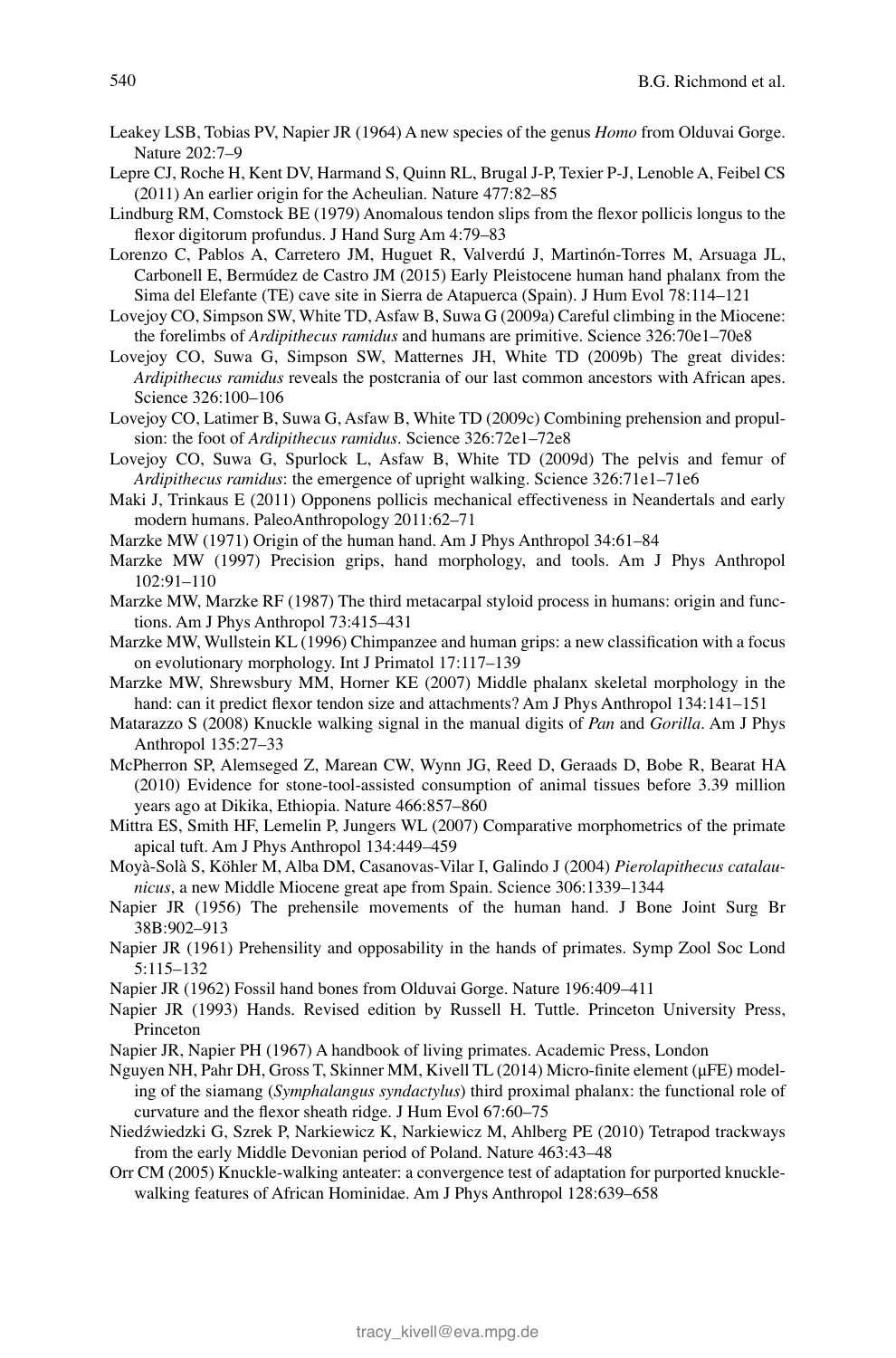- Orr CM (2013) The earliest hominins were rigid wristed. Am J Phys Anthropol 150(Suppl 56):211 (abstract)
- Orr CM, Leventhal EL, Chivers SF, Marzke MW, Wolfe SW, Crisco JJ (2010) Studying primate carpal kinematics in three dimensions using a computed-tomography-based markerless registration method. Anat Rec 293:692–709
- Panger MA, Brooks AS, Richmond BG, Wood BA (2002) Older than the Oldowan: rethinking the emergence of hominin tool use. Evol Anthropol 11:234–245
- Preuschoft H (1970) Functional anatomy of the lower extremity. In: Bourne GH (ed) The chimpanzee, vol 3. Karger, Basel, pp 221–294
- Rabey KN, Green DJ, Taylor AB, Begun DR, Richmond BG, McFarlin SC (2015) Locomotor activity influences muscle architecture and bone growth but not muscle attachment site morphology. J Hum Evol 78:91–102
- Rein TR (2011) The correspondence between proximal phalanx morphology and locomotion: implications for inferring the locomotor behavior of fossil catarrhines. Am J Phys Anthropol 146:435–445
- Richmond BG (1998) Ontogeny and biomechanics of phalangeal form in primates. Ph.D. dissertation, State University of New York at Stony Brook
- Richmond BG (2006) Functional morphology of the midcarpal joint in knuckle-walkers and terrestrial quadrupeds. In: Ishida H, Tuttle R, Pickford M, Ogihara N, Nakatsukasa M (eds) Human origins and environmental backgrounds. Springer, New York, pp 105–122
- Richmond BG (2007) Biomechanics of phalangeal curvature. J Hum Evol 53:678–690
- Richmond BG, Harris JWK, Mbua E, Braun DR, Bamford MK, Bobe R, Green DJ, Griffin NL, McCoy JT, Merritt S, Pante M, Pobiner BL, Carter-Menn H, Chirchir H, Kiura P, Kibunjia M (2009) Divergence in hominin upper limb anatomy in the early Pleistocene. Am J Phys Anthropol 136(Suppl 48):341 (abstract)
- Richmond BG, Hatala KG (2013) Origin and evolution of human postcranial anatomy. In: Begun DR (ed) A companion to paleoanthropology. Blackwell Publishing Ltd., Oxford, pp 183–202
- Richmond BG, Jungers WL (2008) *Orrorin tugenensis* femoral morphology and the evolution of hominin bipedalism. Science 319:1662–1665
- Richmond BG, Strait DS (2000) Evidence that humans evolved from a knuckle-walking ancestor. Nature 404:382–385
- Richmond BG, Begun DR, Strait DS (2001) Origin of human bipedalism: the knuckle-walking hypothesis revisited. Yearb Phys Anthropol 116:70–105
- Ricklan DE (1987) Functional anatomy of the hand of *Australopithecus africanus* . J Hum Evol 16:643–664
- Roach NT, Lieberman DE (2014) Upper body contributions to power generation during rapid, overhand throwing in humans. J Exp Biol 217:2139–2149
- Roach NT, Venkadesan M, Rainbow MJ, Lieberman DE (2013) Elastic energy storage in the shoulder and the evolution of high-speed throwing in *Homo* . Nature 498:483–486
- Rolian C, Gordon AD (2013) Reassessing manual proportions in *Australopithecus afarensis* . Am J Phys Anthropol 152:393–406
- Rolian C, Gordon AD (2014) Response to Almécija and Alba (2014)—on manual proportions in *Australopithecus afarensis* . J Hum Evol 73:93–97
- Rolian C, Lieberman DE, Hallgrimsson B (2010) The coevolution of human hands and feet. Evolution 64:1558–1568
- Rose MD (1977) Positional behavior of olive baboons ( *Papio anubis* ) and its relationship to maintenance and social activities. Primates 18:59–116
- Rose MD (1991) The process of bipedalization in hominids. In: Coppens Y, Senut B (eds) Origine(s) de la Bipédie chez les Hominidés. Centre National de la Recherche Scientifique, Paris, pp 37–48
- Ruff CB (2009) Relative limb strength and locomotion in *Homo habilis* . Am J Phys Anthropol 138:90–100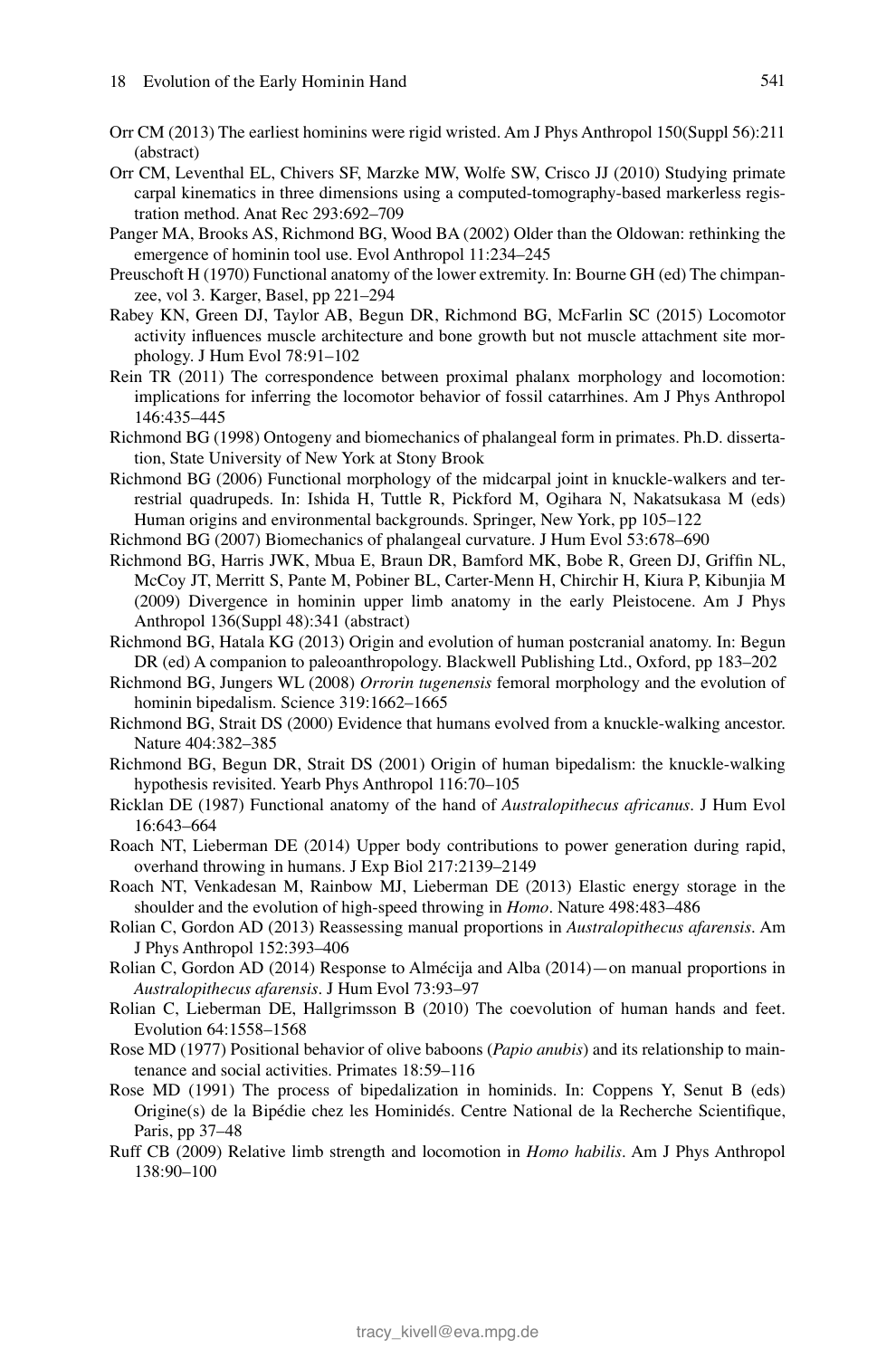- Ruff CB, Walker AC (1993) Body size and body shape. In: Walker AC, Leakey RE (eds) The Nariokotome Homo Erectus Skeleton. Harvard University Press, Cambridge, pp 234–265
- Ruff CB, Holt B, Trinkaus E (2006) Who's afraid of the big bad Wolff?: "Wolff's law" and bone functional adaptation. Am J Phys Anthropol 129:484–498
- Sarmiento EE (1988) Anatomy of the hominoid wrist joint: its evolutionary and functional implications. Int J Primatol 9:281–345
- Sarringhaus LA (2013) Positional and morphological development of wild chimpanzees, *Pan troglodytes* . Ph.D. dissertation, University of Michigan
- Schmitt D (2003) Insights into the evolution of human bipedalism from experimental studies of humans and other primates. J Exp Biol 206:1437–1448
- Schreiber H (1936) Die Extrembewegungen der Schimpansenhand. 2. Mitteilung zu: Zur Morphologie der Primatenhand. Gegenbaurs Morphol Jahrb 77:22–60
- Shrewsbury MM, Johnson RK (1983) Form, function, and evolution of the distal phalanx. J Hand Surg Am 8:475–479
- Shrewsbury MM, Marzke MW, Linscheid RL, Reece SP (2003) Comparative morphology of the pollical distal phalanx. Am J Phys Anthropol 121:30–47
- Skinner MM, Stephens NB, Tsegai ZJ, Foote AC, Nguyen NH, Gross T, Pahr DH, Hublin J-J, Kivell TL (2015) Human-like hand use in *Australopithecus africanus* . Science 347:395–399
- Stern JT Jr (2000) Climbing to the top: a personal memoir of *Australopithecus afarensis* . Evol Anthropol 9:113–133
- Stern JT Jr, Susman RL (1983) The locomotor anatomy of *Australopithecus afarensis* . Am J Phys Anthropol 60:279–317
- Susman RL (1988a) Hand of *Paranthropus robustus* from Member I, Swartkrans: fossil evidence for tool behavior. Science 240:781–784
- Susman RL (1988b) New postcranial remains from Swartkrans and their bearing on the functional morphology and behavior of *Paranthropus robustus*. In: Grine FE (ed) Evolutionary history of the "robust" australopithecines. Aldine de Gruyter, New York, pp 149–172
- Susman RL (1994) Fossil evidence for early hominid tool use. Science 265:1570–1573
- Susman RL (1998) Hand function and tool behavior in early hominids. J Hum Evol 35:23–46
- Susman RL, Nyati L, Jassal MS (1999) Observations on the pollical palmar interosseous muscle (of Henle). Anat Rec 254:159–165
- Thorpe SK, Holder RL, Crompton RH (2007) Origin of human bipedalism as an adaptation for locomotion on flexible branches. Science 316:1328-1331
- Tocheri MW (2007) Three-dimensional riddles of the radial wrist: derived carpal and carpometacarpal joint morphology in the genus *Homo* and the implications for understanding the evolution of stone tool-related behaviors in hominins. Ph.D. dissertation, Arizona State University
- Tocheri MW, Orr CM, Larson SG, Sutikna T, Jatmiko, Saptomo EW, Due RA, Djubiantono T, Morwood MJ, Jungers WL (2007) The primitive wrist of *Homo floresiensis* and its implications for hominin evolution. Science 317:1743–1745
- Tocheri MW, Orr CM, Jacofsky MC, Marzke MW (2008) The evolutionary history of the hominin hand since the last common ancestor of *Pan* and *Homo* . J Anat 212:544–562
- Tocheri MW, Solhan CR, Orr CM, Femiani J, Frohlich B, Groves CP, Harcourt-Smith WE, Richmond BG, Shoelson B, Jungers WL (2011) Ecological divergence and medial cuneiform morphology in gorillas. J Hum Evol 60:171–184
- Trinkaus E, Long JC (1990) Species attribution of the Swartkrans Member 1 first metacarpals: SK 84 and SKX 5020. Am J Phys Anthropol 83:419–424
- Tuttle RH (1969) Quantitative and functional studies on the hands of the Anthropoidea: I. The Hominoidea. J Morphol 128:309–363
- Tuttle RH (1975) Parallelism, brachiation, and hominoid phylogeny. In: Luckett WP, Szalay FS (eds) Phylogeny of the primates: a multidisciplinary approach. Plenum Press, New York, pp 447–480